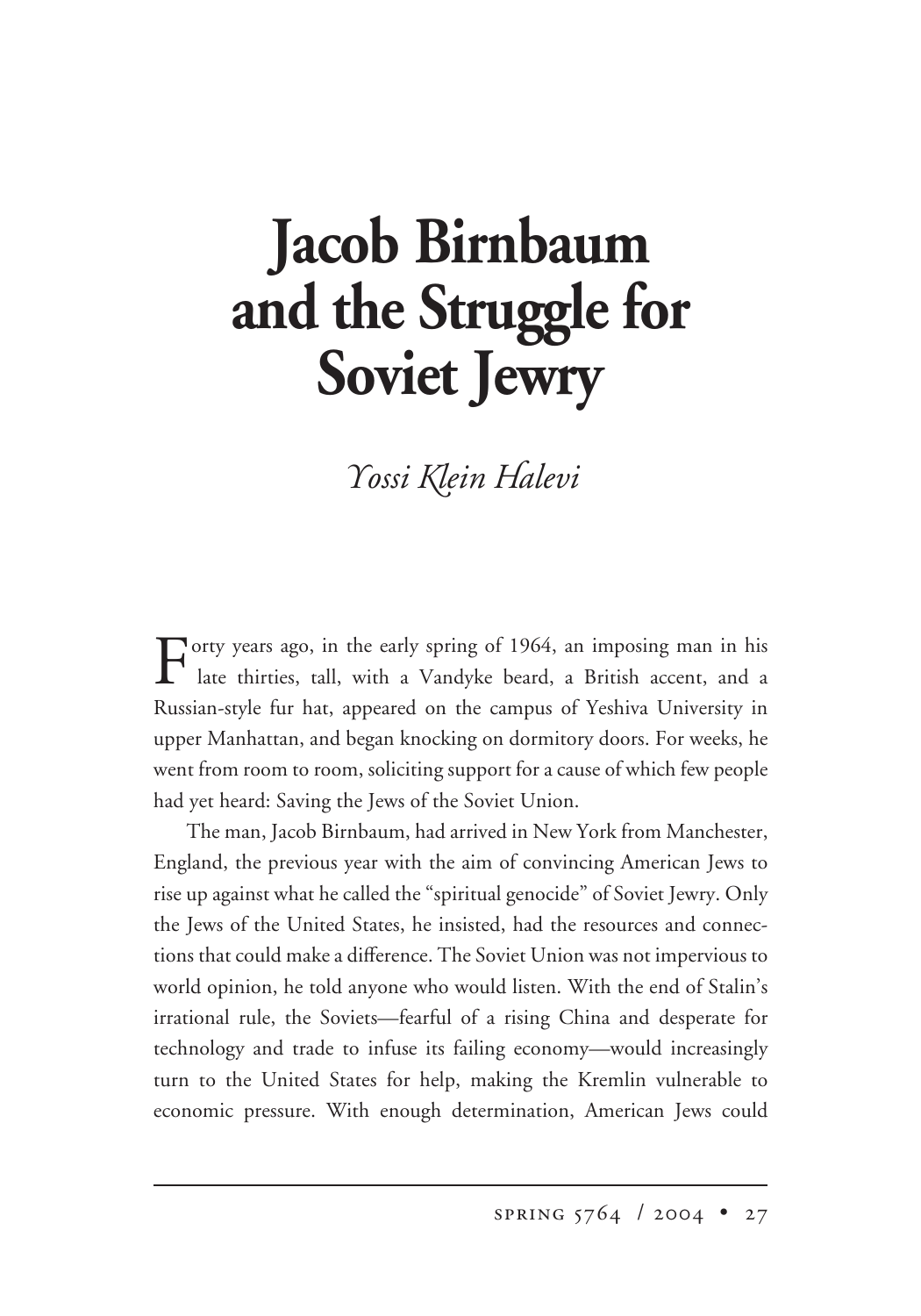pressure the Soviet Union into concessions to prevent the cultural and religious extinction of Soviet Jewry. What was needed, Birnbaum insisted, was for Jews to *shrei gevalt*—to cry out in protest.

Birnbaum's proposed campaign was, on the face of it, absurd. The Soviet Union was, at the time, the most powerful empire in human history, and it had declared war against Jewish identity in all its forms. An estimated three million Jews—a quarter of the world's Jewish population—had been singled out for a state-sponsored experiment in enforced amnesia. Where other religions were permitted to train clergy in their own seminaries, and other ethnic groups were granted national theaters in their own language, Jews were denied almost all expressions of collective identity. Even the thaw following Stalin's death in 1953 did not temper the government's campaign against the Jews. Though 450 synagogues had survived the Stalin era, by 1963, all but 96 had been shut down by the regime. Jews were accused of undermining the Soviet economy, and some were executed after public "economic trials." KGB spies were planted in synagogues, and most worshippers were too terrified even to speak with Jewish tourists from the West; those few who did would only allow themselves to brush up against a visitor and whisper urgently, "They don't let us live," or, "Why are American Jews silent?" before slipping back into the Soviet oblivion. Inevitably, it seemed, the slow smothering of Jewish consciousness would result in extinction, and nothing could be done to prevent it.

Yet if the idea of mounting a protest campaign to change the policies of an intransigent, totalitarian regime seemed hopeless, the prospect of awakening American Jewry into action seemed scarcely less so. American Jews tended to view the problem with the same detached paralysis they had felt during previous periods of trial: There was, after all, no precedent for an effective protest campaign against an anti-Semitic regime.<sup>1</sup> Demoralized by assimilation and shamed by the failure to rescue Jews in the Holocaust, American Jews had become a community on the defensive. Israel was a source of pride, of course, but prior to the Six Day War in 1967, the Israeli example did little to influence diaspora self-perception. Many Jewish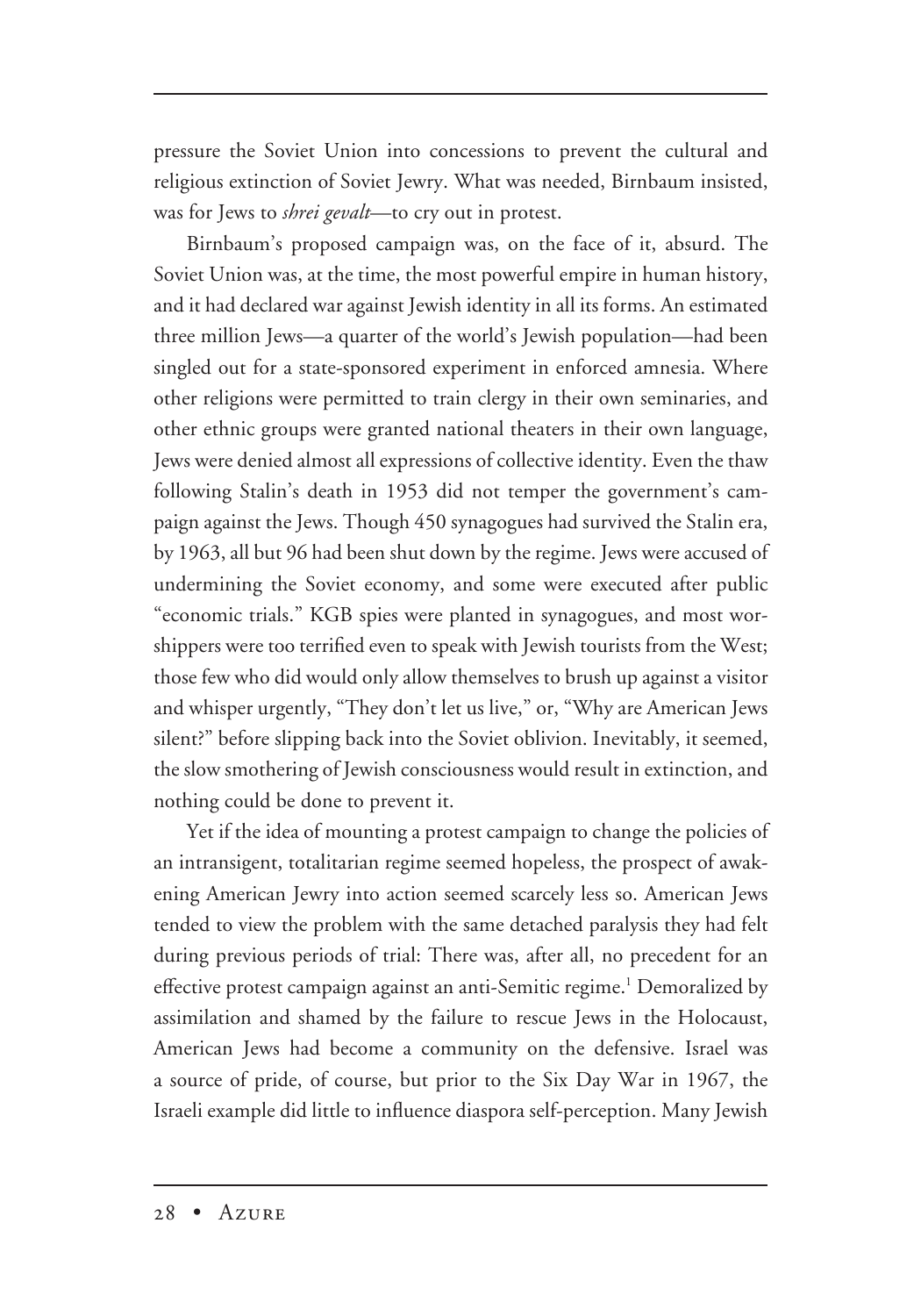leaders clung to the classic exilic strategy of "quiet diplomacy," seeking intercession with government officials but shunning the public arena. Nahum Goldmann, the influential head of the World Jewish Congress, advocated precisely such an approach toward the Soviet Jewry problem and warned that protests would backfire.2 Leaders of the haredi ("ultra-Orthodox") community similarly cautioned that Western protests would only make matters worse. The most strident opposition came from Rabbi Menachem Mendel Schneerson, the Lubavitcher Rebbe, widely perceived as an expert on Soviet Jewry because his Chabad movement maintained an underground network inside the USSR.<sup>3</sup> Opposition to a public campaign for Soviet Jewry penetrated the mainstream Orthodox community, especially its central institution, Yeshiva University.

It was against these two great forces—Soviet determination and American Jewish paralysis—that Birnbaum set himself during the spring of 1964. In a few short years, the improbable fight to rescue Soviet Jewry would come to command the attention and resources of American Jews. Within a decade, both the State of Israel and a Soviet-Zionist dissident movement, encouraged in part by the spirited example of American Jewry, would take up the public struggle as well, calling upon the conscience of the international community to pressure the Soviet regime. The movement was so successful that, by the 1980s, President Ronald Reagan made Jewish emigration a centerpiece of his campaign of pressure against the Soviets.

Historians will argue over the precise role played by American Jews in securing the ultimate release of more than a million Soviet Jews. And yet, the grassroots movement begun in America in the early 1960s possessed in embryonic form all the central themes of what would eventually become a worldwide campaign.

What is scarcely realized, however, is that this American movement owed almost all its political vision and strategic thinking to a single man. From the idea of confronting the Soviets through the vocal protest tactics of the civil rights movement; to the insistence that only the full-scale emigration of Soviet Jews, and not the easing of the restrictions they faced, could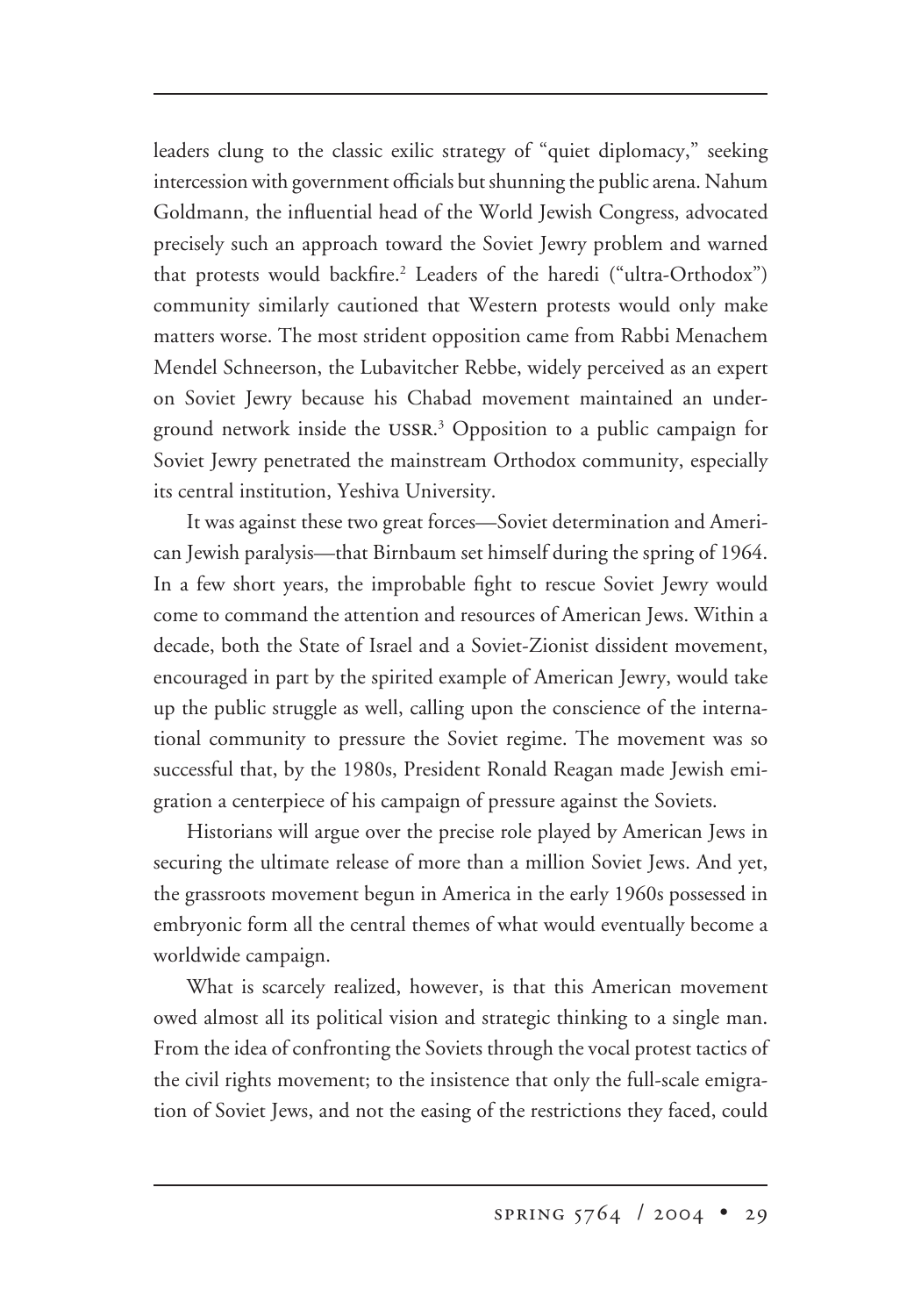remedy their plight; to the belief in mounting pressure on the administration in Washington to put Soviet Jewry high on the international agenda; to focusing the Soviet Jewry campaign on the plight of individual refuseniks—all these were the product of Jacob Birnbaum's efforts during the movement's earliest years. All these ideas were first put into practice by his shoestring organization, the Student Struggle for Soviet Jewry (sssj), which during the 1960s set the tone for the entire American movement to free Soviet Jews.

For this reason, Richard Maass, the first chairman of the National Conference on Soviet Jewry, called Birnbaum the "conscience for Soviet Jews," adding that sssj was "frequently several steps ahead of the other agencies" of organized American Jewry in understanding the nature of the struggle. The historian Martin Gilbert likewise called Birnbaum the "father of the Soviet Jewry movement."4

Beyond its contribution to the freedom of more than a million Jews, the movement would bring about a major change in the way American Jews viewed themselves, giving them the confidence and political experience to take a far greater degree of responsibility for the fate of the Jews around the world. Before the mid-1960s, American Jews were reluctant to pursue Jewish causes publicly for fear of rousing anti-Semitism and jeopardizing their inroads into American society. Within the last generation, however, activism for Jewish issues has become a central feature of American Jewish life—such as combating anti-Semitism, campaigning to rescue Ethiopian Jews in the 1980s, and promoting lobbying groups such as the America-Israel Public Action Committee (aipac). This degree of public activism is unprecedented in the history of the diaspora, and it may not be an exaggeration to say that it is largely a product of the Soviet Jewry movement, which trained a generation of young American Jews to believe that no threat to Jewish life and memory can go unchallenged.

All of this began, to no small extent, with one man knocking on students' doors.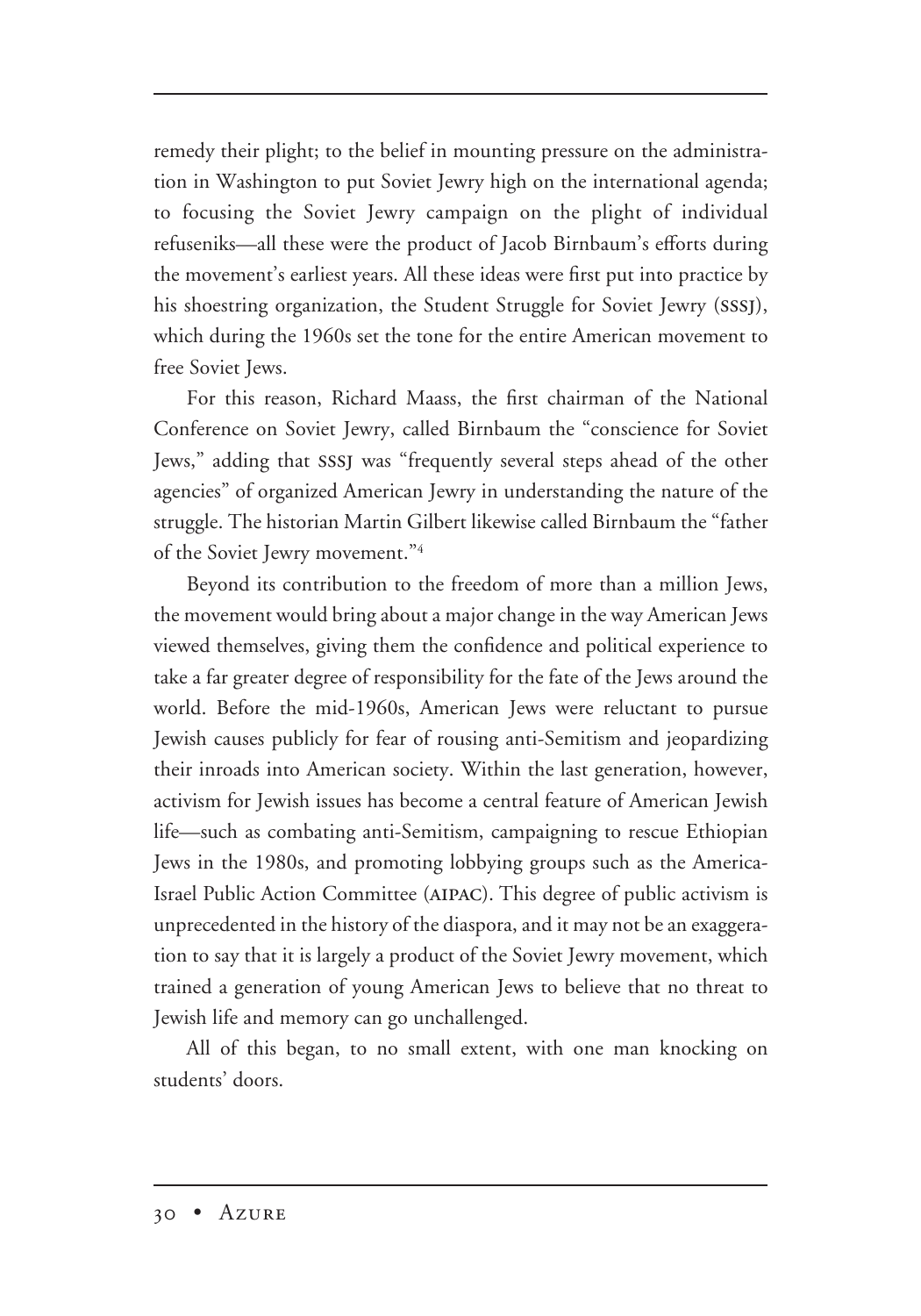Jacob Birnbaum was born in Hamburg, Germany, in 1926. His grandfa-<br>ther, Nathan Birnbaum, coined the term "Zionism" and served as ther, Nathan Birnbaum, coined the term "Zionism" and served as secretary general of the first Zionist Congress in Basel in 1897.<sup>5</sup> Dissatisfied with his western European acculturated identity, Nathan Birnbaum was drawn over time to the Judaism of eastern Europe, and eventually abandoned his secular nationalism for religion, becoming secretary general of the haredi Agudath Israel. Nathan's son and Jacob's father, Solomon Asher Birnbaum, a leading Yiddish scholar, moved from Germany to London in 1933. During the war, he worked for the British government's national censor, in the Uncommon Languages Department. "He read the desperate letters from Europe, so he knew what was happening to the Jews there," his son recalled. "He tried to do what he could, but his helplessness seared itself into my soul."6

Jacob Birnbaum's commitment to Soviet Jewry was largely informed by his grandfather's passion for eastern European Jewry and his father's frustration at being unable to help prevent its destruction. From his grandfather's ability to traverse European Jewry's bitter ideological divides, Birnbaum learned to see himself as a "*klal yisrael* Jew"—a Jew for the whole Jewish people, drawing his identity from the totality of the Jewish experience. Though he remained an observant Jew, he shunned denominational labels, feeling at home in all Jewish camps but ultimately belonging to none.

Beyond the question of identity, Birnbaum absorbed an intense belief in the importance of public action on behalf of the Jewish people. In the 1950s, he sought out groups of teenage Holocaust survivors who had been brought to England and Ireland to assist in their process of rehabilitation. In 1962, he went to France to investigate the situation of Algerian Jewish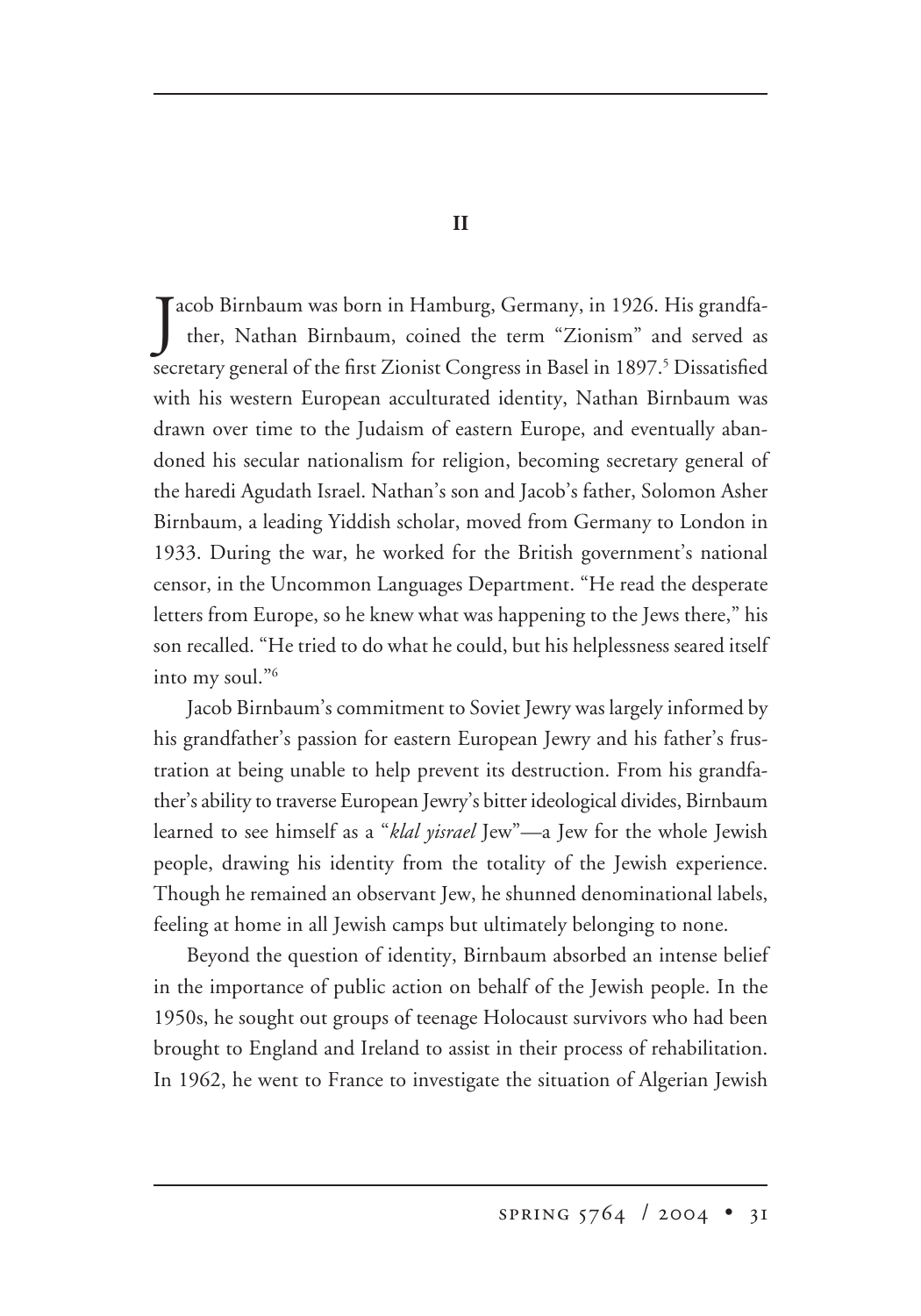immigrants. In a report he wrote of that experience, Birnbaum warned of a massive social breakdown, and especially of a "shocking wastage, from the Jewish point of view, taking place at the student level." He urged the formation of a movement of Jewish students to volunteer among the immigrants and help reconnect them to the Jewish community. "A responsible body in this country should send out, on a regular and systematic basis, groups of young people to areas of need." Such a movement, he added, would benefit not only the Algerian Jewish community but British Jewry too, creating a "cadre" of future communal leaders.7 Although this vision for Algerian Jews never materialized, his call for a systematic student effort prefigured his idea of a student movement to save Soviet Jewry.

By the time Birnbaum arrived in New York, the first signs of public concern for Soviet Jewry had emerged. Since the late 1950s, the problem had been a growing topic of discussion among Jewish leaders. A B'nai B'rith delegation traveled to the Soviet Union and took the issue to the UN; the American Jewish Committee organized an interfaith appeal; several prominent American Jews, including Supreme Court Justice Arthur Goldberg, briefed President Kennedy about the Soviet Jews' plight.<sup>8</sup> But those efforts were sporadic and uncoordinated.9 Finally, in early April 1964, hopes for more concerted Jewish action were raised when the leaders of 24 major American Jewish organizations decided, with the quiet prodding of the Israeli government, to convene in Washington to found the American Jewish Conference on Soviet Jewry. With the creation of the Conference, as it came to be known, the establishment broke with Nahum Goldmann's school of quiet diplomacy and committed itself, in theory at least, to a vigorous campaign. Yet the establishment's lack of political self-confidence and its ambivalence about a public campaign were built into the Conference's very structure, and it immediately became apparent that this new body would exist mostly on paper. With no budget or permanent staff, it was confined to irregular and limited activities, like meeting with government officials or sponsoring an occasional demonstration.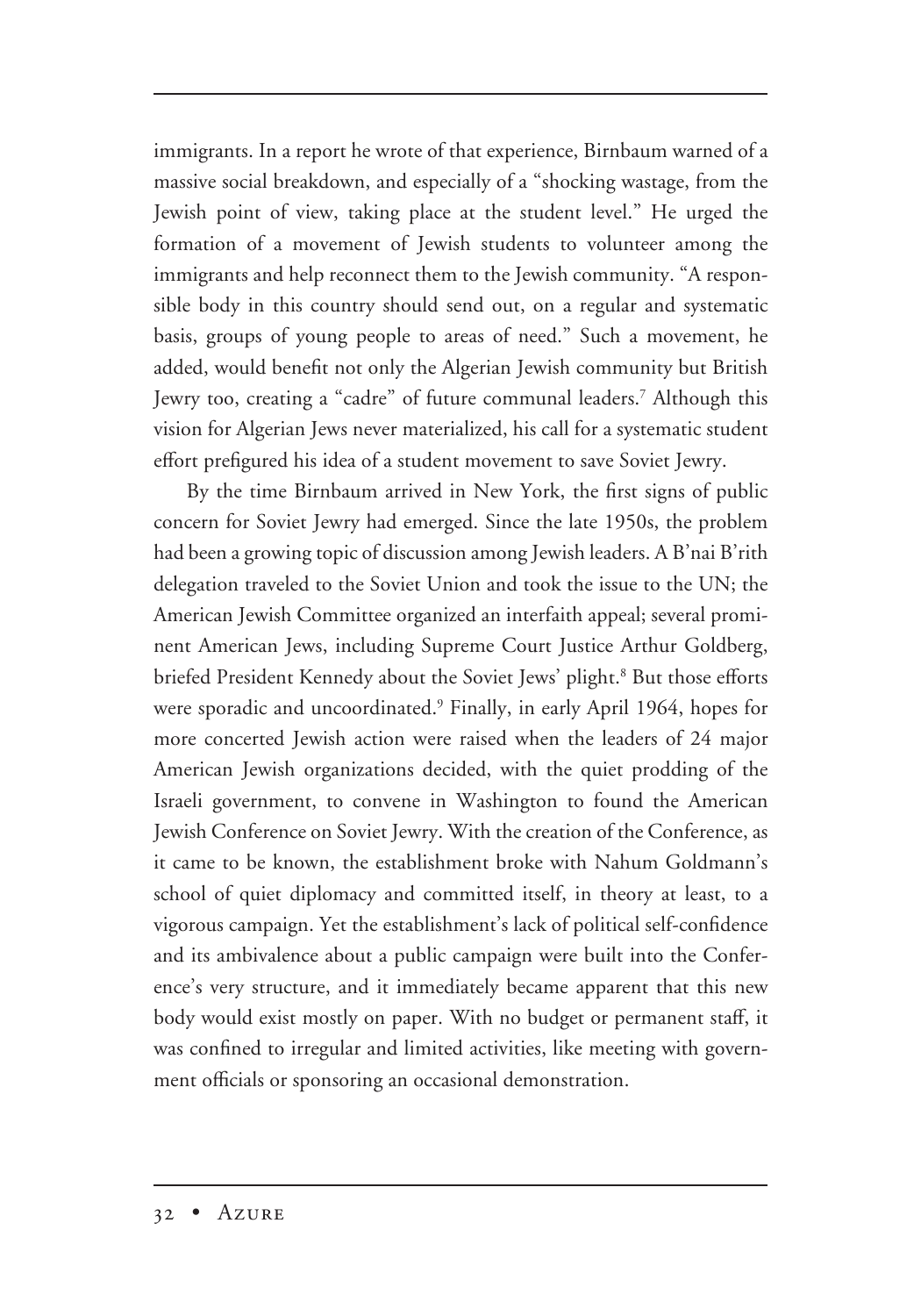Birnbaum, by contrast, called for an urgent, daily campaign that would mobilize the resources of American Jewry and draw constant media attention. He described the Conference as a "toothless, fumbling group," which would do little to effect a real change in Soviet policy.<sup>10</sup> "We don't need a conference," he told his young associates, "but a struggle."

And so, three weeks after the founding of the Conference, on April 27, 1964, Birnbaum convened the founding meeting of the College Students' Struggle for Soviet Jewry—soon simplified to Student Struggle for Soviet Jewry, or sssj. About 200 young people attended, most of them students from Yeshiva University, the Jewish Theological Seminary, Columbia University, and Queens College. The meeting was held in the graduate students' lounge of Philosophy Hall on Columbia's campus. In the pamphlet announcing the meeting, Birnbaum had placed his vision in both an American and a Jewish historical context: "Just as we, as human beings and as Jews, are conscious of the wrongs suffered by the Negro and we fight for his betterment, so must we come to feel in ourselves the silent, strangulated pain of so many of our Russian brethren.… We, who condemn silence and inaction during the Nazi Holocaust, dare we keep silent now?"11

From its very inception, then, these two themes defined the movement: The Holocaust as warning, and the civil rights movement as example. Those messages resonated for the post-Holocaust generation then coming of age, which Birnbaum perceived as the vanguard of a transformed and empowered diaspora. Many of these young Jews saw American Jewry's failure to mount a serious effort to rescue Jews during the Holocaust as a source of enduring shame. And some of them had participated in the successes of the civil rights movement, and experienced the redemptive power of public protest.

Birnbaum sought to channel these emotions into an effective public campaign. At the meeting, Birnbaum unveiled the four pillars of his strategy, all of which would later become central features of the entire Soviet Jewry movement.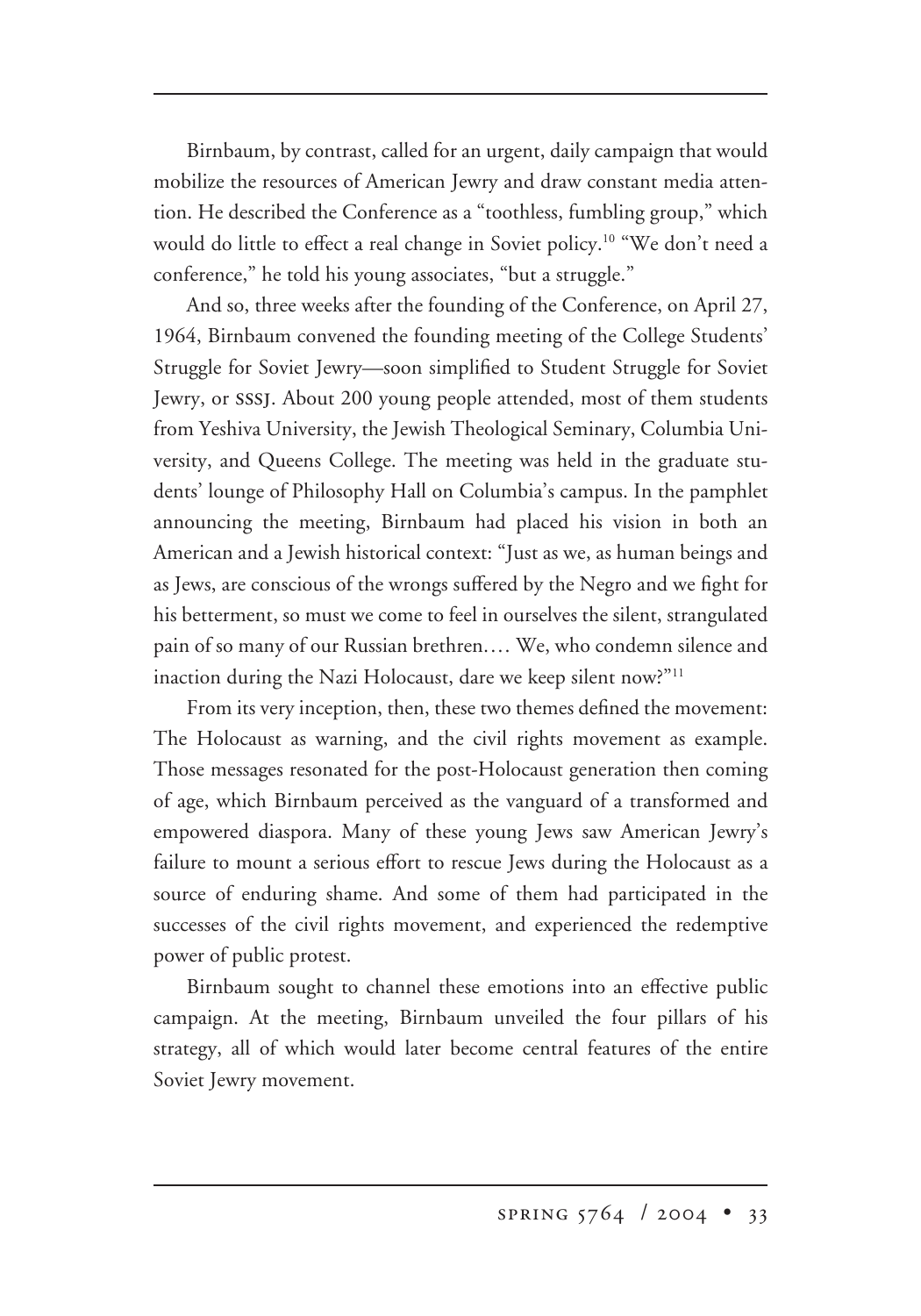The first was to rouse a dormant American Jewry, working at the grassroots level, while simultaneously pressuring the establishment to transform the Conference on Soviet Jewry into an effective organization. Only the establishment, he argued, had the resources to sustain the kind of national protest and information campaign that could change history. Second, the movement would act to humiliate the Soviet Union by exposing its false pretensions as a model society. The third goal was to pressure Washington into becoming the active protector and defender of Soviet Jews. Finally, the movement would be directed at Soviet Jews themselves, boosting their morale.

The atmosphere in Philosophy Hall, Birnbaum recalls, was "electric." Students denounced the "silence" of the American Jewish community during the Holocaust, vowing that their response to Jewish suffering would be different. One young man, overcome by emotion, sang a protest song he had composed on the spot, "History Shall Not Repeat."<sup>12</sup> When several students demanded immediate action, Birnbaum mused aloud that it might be appropriate to begin the campaign on May Day, a major holiday in the Soviet Union, just four days away. In fact, he had not come to the meeting with a plan for a May Day demonstration, nor was he sure that a successful rally could be organized so quickly. Still, he cherished the students' impatience. It was precisely that youthful American passion that he had counted on when he came to New York.

The May Day rally was organized from Birnbaum's apartment—more precisely, from the room he was renting from Yeshiva University's chief librarian. Posters were drawn, press releases prepared, Hillel chapters and Jewish youth groups contacted, all in that cramped space. On May 1, a thousand students appeared across the street from the Soviet mission to the United Nations in Manhattan and picketed in an orderly circle for four hours. In spite of their numbers, the protesters maintained their silence, to simulate the enforced silence of Soviet Jews.

This was not the first time American Jews had rallied on behalf of Soviet Jewry. In the early 1950s, there had been several demonstrations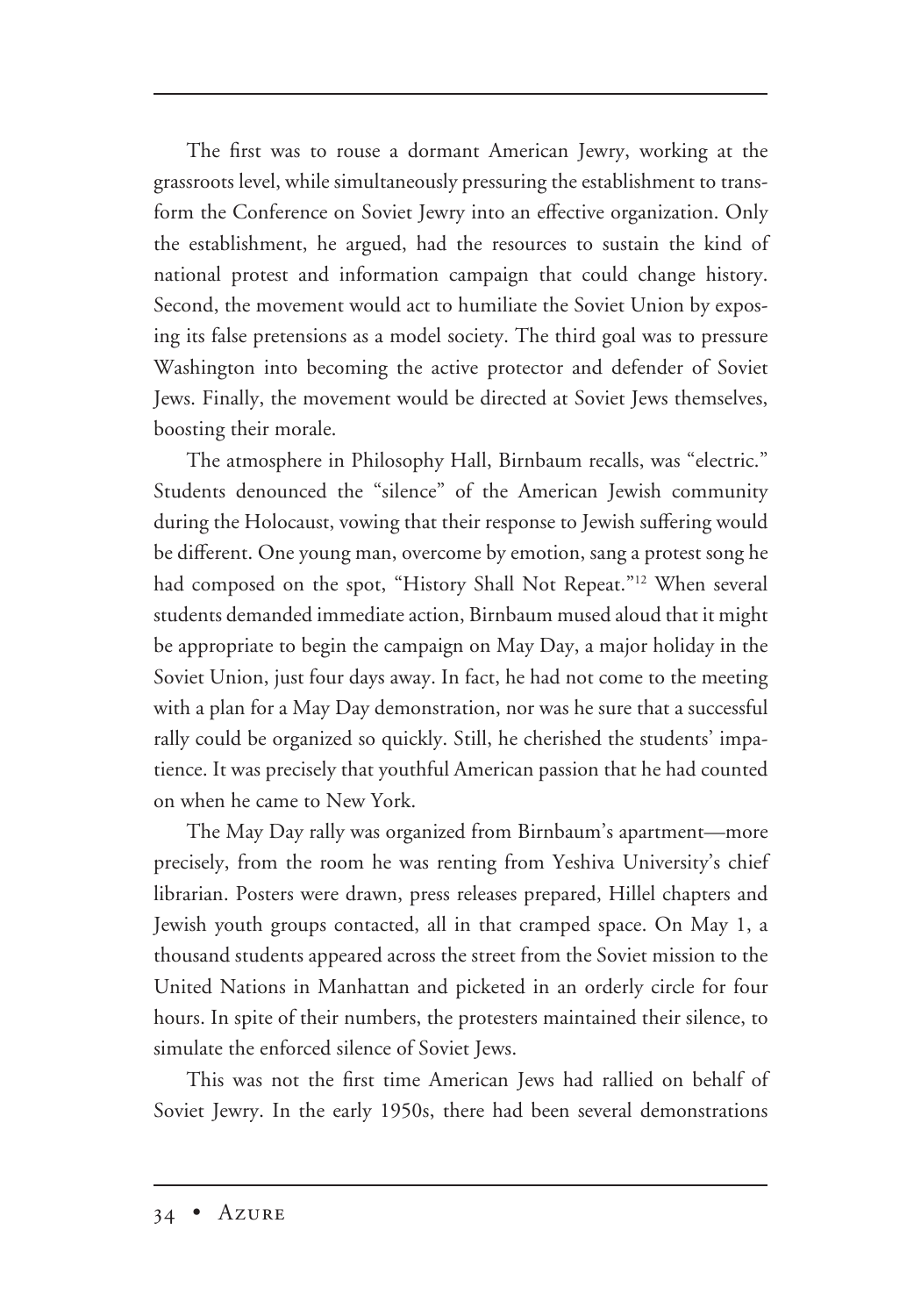against Stalinist anti-Semitism. In 1962, a few dozen students from a Manhattan yeshiva high school had picketed the Soviet mission to protest the Kremlin's ban on baking matza. But unlike those isolated demonstrations, which lacked any follow-up, the May Day protest launched a quartercentury-long campaign that would fulfill each of Birnbaum's four strategic goals, and would end with the freedom of Soviet Jewry.

For all his relentless faith, even Birnbaum could not have imagined, on that silent May afternoon, that the unlikely campaign to save Soviet Jewry would become the most successful protest movement in the history of the diaspora.

#### **III**

From 1964 until 1971, SSSJ was the only full-time Soviet Jewry organization in the United States. It tracked developments in the Soviet Union, distributed information on a daily basis, created nuclei of knowledgeable activists, and organized an ongoing protest campaign. The intensity and consistency of action that Birnbaum had initiated, and that was carried through on a day-to-day basis together with sssj national coordinator Glenn Richter, was unprecedented.

Immediately after the May Day protest, sssj's activities began in earnest. In its first months, the group organized a week-long fast involving Jewish and Christian clergy, picketed a visiting Soviet dance troupe, lobbied the Democratic National Convention in Atlantic City to adopt a Soviet Jewry platform, and widely distributed a Soviet Jewry activists' handbook—which included fact sheets, eyewitness reports by tourists to the Soviet Union, and suggestions for creating a Soviet Jewry program in Jewish summer camps. Perhaps sssj's most impressive early achievement was its October 1964 rally on Manhattan's Lower East Side, which drew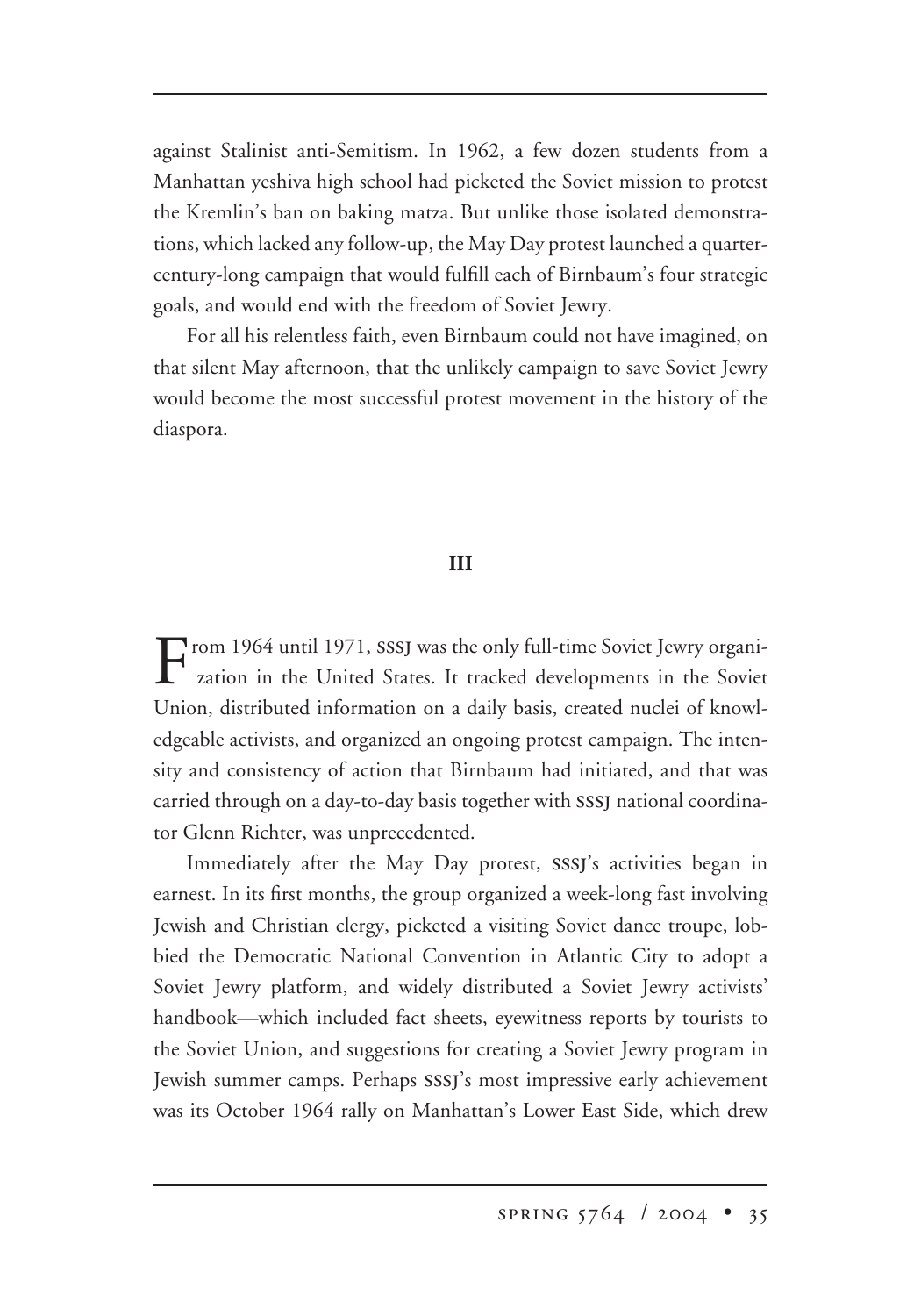both U.S. senators from New York as well as a representative from the White House—Lyndon Johnson's special counsel, Meyer Feldman—who delivered a message of support from the president. sssj (known among its members as "Triple-SJ") even generated Soviet Jewry protest songs, which resembled the protest folk music of the civil rights movement. ("There's a fire burning brightly in the sky/and the roar of thunder crashing from on high/I see a nation there awakening/Iron chains will soon be breaking.") From its inception, sssj created a Jewish version of America's youth culture of protest. For its activists, political and cultural empowerment were inseparable.

For all it lacked in resources and power, sssj compensated with commitment and energy. It had no regular budget, relying instead on threedollar membership dues from college students, the sale of buttons and other movement material, and the occasional check from a synagogue men's club. sssj's staff, including Birnbaum and Richter, a Queens College student previously involved in the civil rights movement, received no salary. Birnbaum generally worked from his home, due to health problems, while Richter ran the office, working "part-time," as he put it—which usually meant eight to ten hours a day. In large measure, the fate of the Soviet Jewry movement in those crucial early years depended on their dedication. Birnbaum provided the vision and the tactics and maintained contacts with community leaders and politicians, while Richter organized demonstrations, printed literature, mobilized volunteers, and updated the media about developments inside the Soviet Union.

The inner circle of sssj never numbered more than several dozen activists. A large portion, possibly a majority, were modern Orthodox, as were most of those who came to that first May Day protest. Other activists were drawn from Zionist youth movements. Finally, there were those whom Birnbaum called "freelancers," students without a strong Jewish background who were drawn to the Soviet Jewry movement because of a reawakened Jewish awareness and a commitment to human rights. Perhaps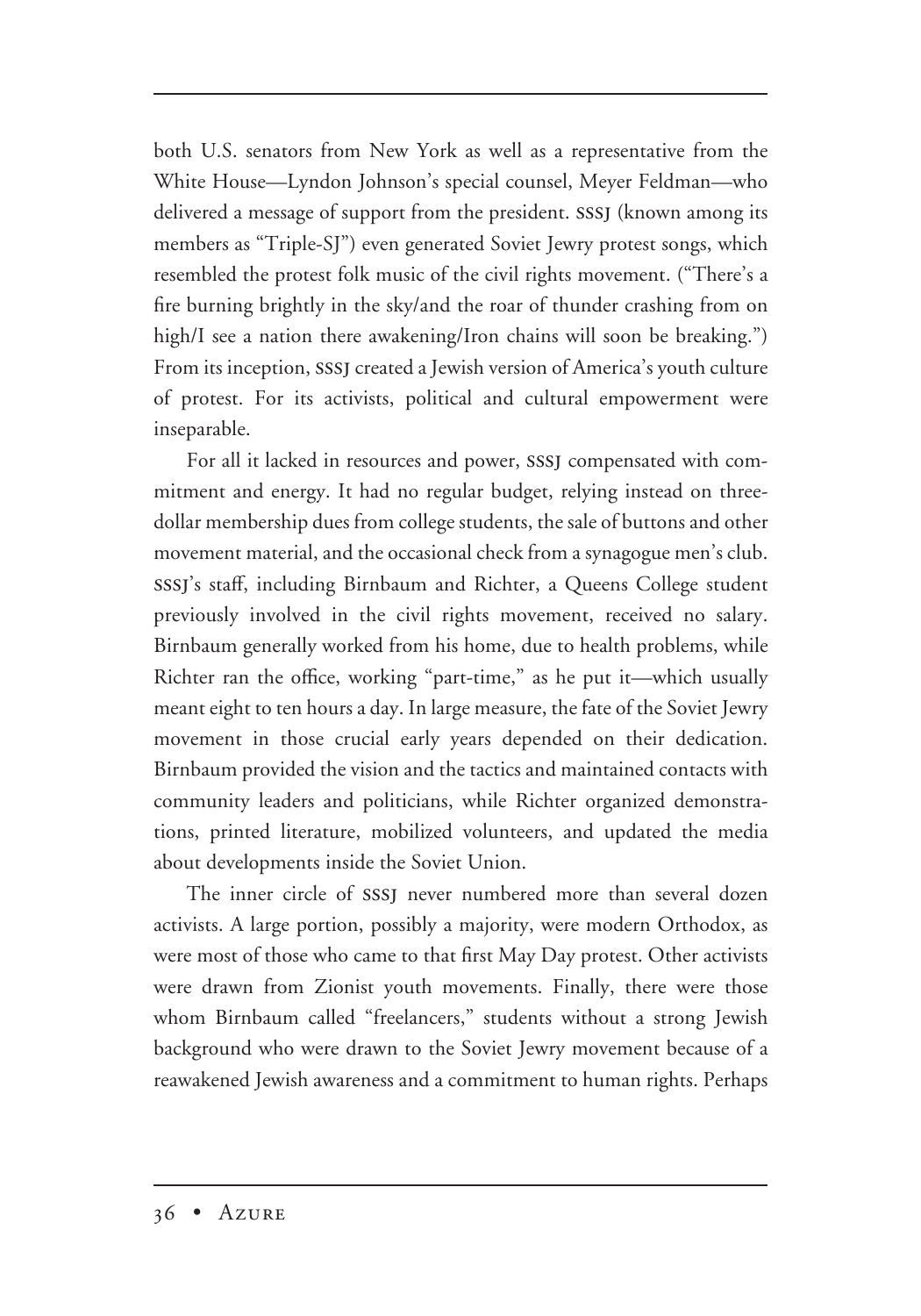a quarter of sssj activists had, like Richter, been involved in the civil rights movement.<sup>13</sup> Birnbaum especially cherished the freelancers, because they proved one of his basic contentions: That sssj would save not only Soviet Jewry, but American Jewry—by kindling the Jewish passion of its youth. Even as many adult Jews bemoaned the widespread involvement of Jewish youth in non-Jewish causes, Birnbaum argued that the real fault lay with the Jewish community, which had failed to offer them an idealistic option. His antidote was the cause of Soviet Jewry.

Birnbaum predicted that the movement would be a training ground for American Jewry's future leaders. He drew around him a remarkable group of young rabbis, most of whom would go on to play key roles in invigorating American Jewry. They included Irving "Yitz" Greenberg, who became the theologian of post-Holocaust Jewish empowerment and founder of the interdenominational group CLAL; the singer and neo-hasidic teacher Shlomo Carlebach, a fixture at sssj rallies, who composed the anthem *Am Yisrael Hai* ("The Jewish People Lives") at Birnbaum's prompting; Arthur Green, theologian of liberal Jewish renewal; Shlomo Riskin, whose Lincoln Square Synagogue became a role model for modern Orthodox revival; Avi Weiss, prototype of the activist rabbi and later a leading proponent of the Orthodox feminist movement; and finally, Meir Kahane, whose eventual split with sssj would lead him to found the Jewish Defense League ( JDL). Each in his way helped revitalize American Jewry, for better and sometimes for worse; all received their training as activists in the Soviet Jewry movement.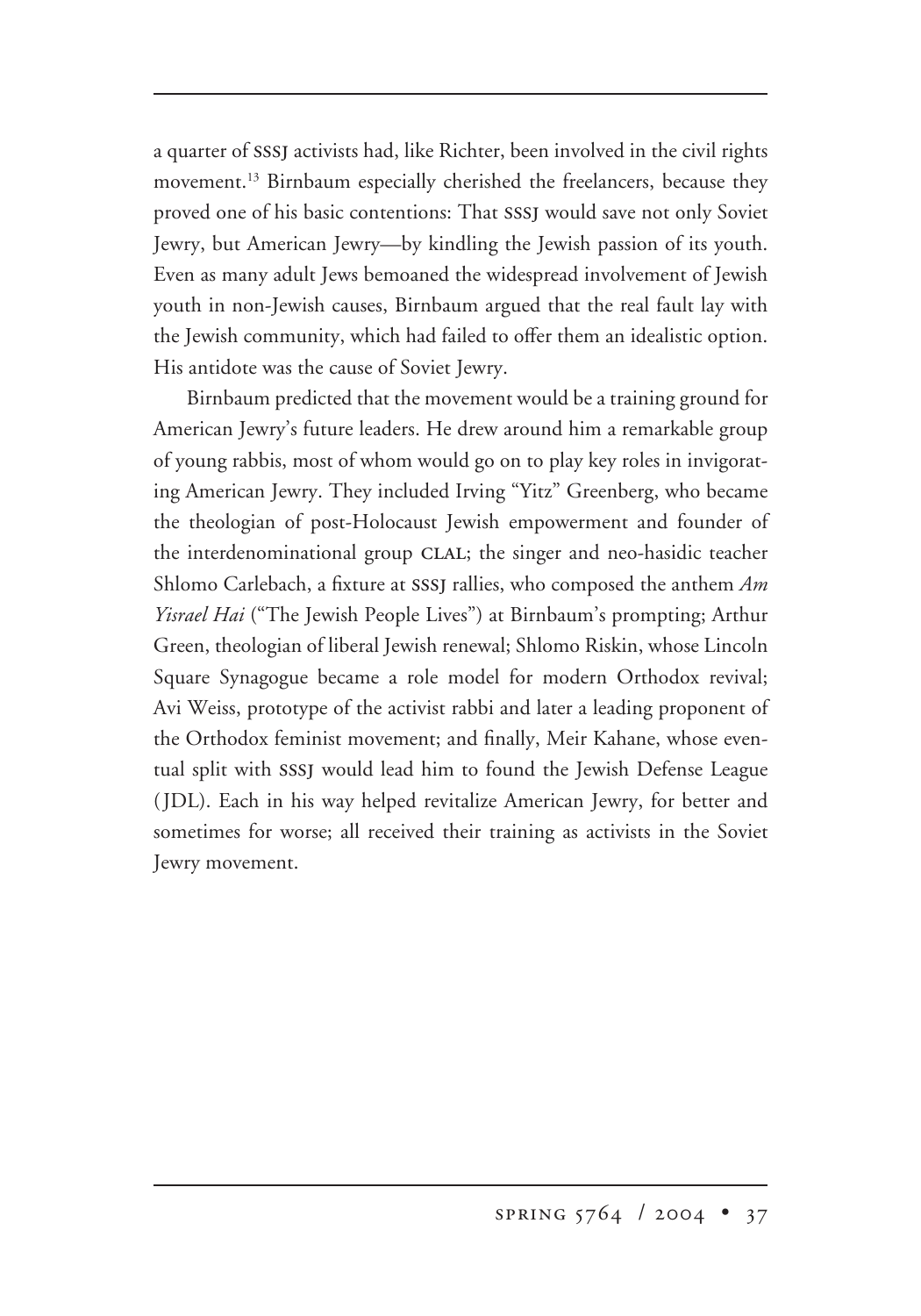In autumn 1965, I joined SSSJ. Like many of its activists, I grew up in a<br>Holocaust-survivor family. For me, saving Soviet Jewry meant retriev-Holocaust-survivor family. For me, saving Soviet Jewry meant retrieving not only the last great Jewry of Eastern Europe but also the lost honor of American Jewry, whom I blamed for failing to save my own family during the Holocaust. sssj offered the opportunity to resolve my inner conflict as an American Jew ashamed of American Jews. The group's slogans, which focused on our determination not to repeat the Holocaust-era sin of silence, spoke precisely to my need: "This Time We Won't Be Silent"; "I Am My Brother's Keeper." Yet the very insistence of the rhetoric revealed our anxiety. Would American Jewry really act differently now? One sssj button asked accusingly, "Are We the Jews of Silence?"—a pointed response to the title of Elie Wiesel's 1966 book about Soviet Jewry, *The Jews of Silence*.

As I soon discovered, Birnbaum was not conventionally charismatic. After the first months of sssj's existence, he almost never spoke at rallies, preferring the role of mentor as well as liaison with the Jewish establishment and, later, with Washington. Birnbaum's magnetism came from his faith in the eternity of the Jewish people and its certain triumph over evil. He filled his sentences with "you see, you see," imploring the listener to share his vision. Birnbaum convinced me that American Jewry would indeed mobilize, that the conscience of the world would be stirred, that Soviet Jews would retrieve their identity and courage and return to the Jewish people. As with the early civil rights movement, sssj was moved not by rage but by righteous indignation. Hope protected us from bitterness: Soon the world would respond to our pain. We appealed to justice—to "public opinion." Birnbaum repeated those two words so often that they evoked for me a

# **IV**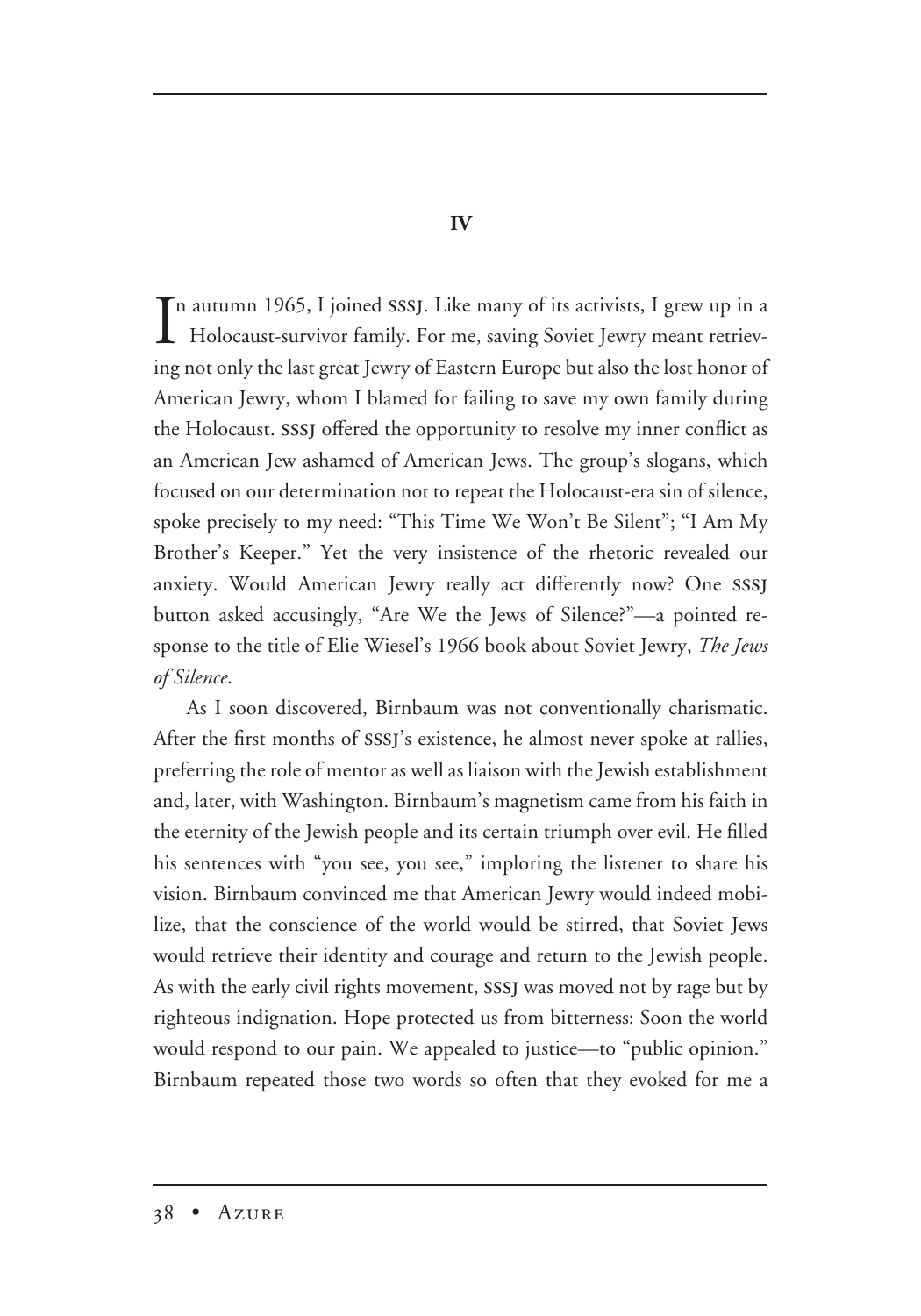concrete image: A disciplined and organized force waiting, in his phrase, to be "galvanized."

Birnbaum's words evoked revolutionary dynamism. We were not just trying to influence Moscow and Washington but were engaged in a "thrust" to those centers of power. We were not mere activists but a "cadre" aiming to "galvanize the grassroots." Demonstrations were not only media events but "great public manifestations" of responsibility for fellow Jews—and, no less, intimations of a borderless world in which human rights abuses would no longer be granted immunity behind an impenetrable veil of national sovereignty. Indeed, we were not a protest movement at all, but a movement of redemption.

From sssj's inception, its declared goal was not to ease the plight of Soviet Jewry, as the establishment intended, but to "save" it. Birnbaum invoked the imagery of the Bible, glorifying sssj rallies with names like the Jericho March, the Geula ("Redemption") March, the Exodus March. Heading the 1966 Geula March was a massive mural depicting divided waters and the words, "As the Red Sea Parted for the Israelites, So Will the Iron Curtain Part for Soviet Jews." Whereas the Conference on Soviet Jewry spoke only of "reunification of families," sssj demanded free emigration, ignoring the establishment's fears that the utopian demand for opening the gates could compromise the seemingly more realistic goal of easing Soviet restrictions on Jewish life. Beginning with May Day 1964, Birnbaum insisted that sssj rallies include posters with the slogan, "Let My People Go." He argued for summoning the redemptive force in Jewish history—a force that began with the mutual concern and responsibility Jews felt for each other. Without a daring vision, Birnbaum was saying, sssj's strategy of diaspora empowerment would fail.

By the time I joined sssj, its initial frantic and fragile phase had ended. The organization I discovered had moved out of Birnbaum's bedroom and actually had an office, donated by the Jewish Theological Seminary. Its rallies had made the organization an integral part of New York Jewish life.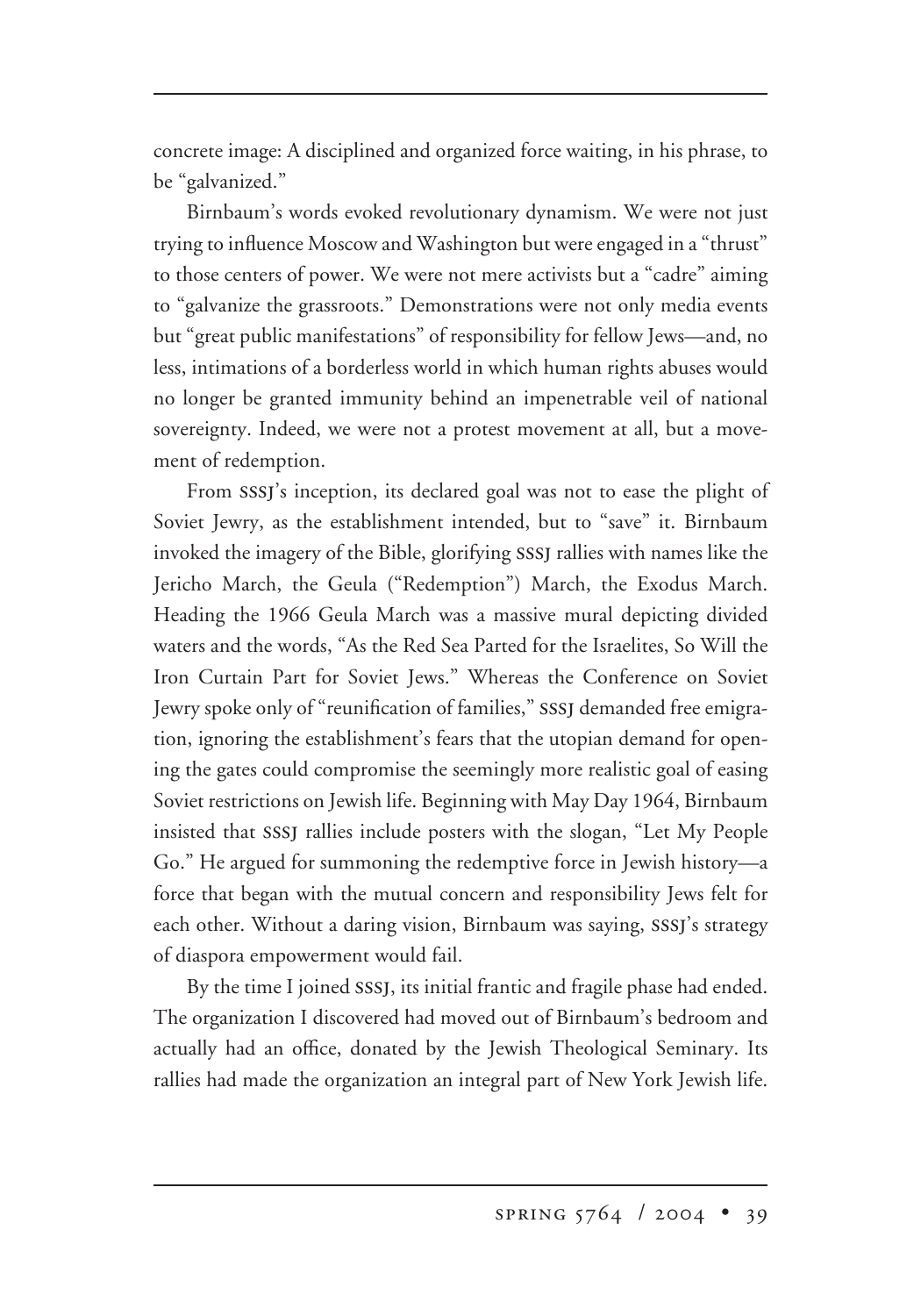Abraham Joshua Heschel, one of the first prominent American Jews to call for a protest campaign, spoke at an sssj rally and encouraged Birnbaum's efforts, lending the movement much-needed legitimacy.<sup>14</sup> Nor was SSSJ alone, as it had been during its first months, in planning its demonstrations. Birnbaum had initiated the formation of the New York Jewish Youth Council for Soviet Jewry, which brought together major Jewish youth groups; the combined efforts of the council and sssj drew 15,000 participants to the 1966 Passover Geula March, the largest crowd until then to attend any Soviet Jewry event.<sup>15</sup> Suddenly, it seemed that SSSJ's dream of organizing a demonstration that would draw 100,000 Jews—the magic number we imagined would transform us into a major movement—was not so delusional after all.

Still, the gap between political reality and our redemptive vision was so great that only students and dreamers could defy it. Those were, after all, years in which the most basic facts of Soviet Jewish oppression had not yet been established. The rare media reports about Soviet Jewry usually referred to its "alleged" oppression. Even many of those who did concede the truth of our claims were not convinced that the persecution of Soviet Jewry was any worse than the Kremlin's treatment of other religious and ethnic groups. Nor had the Zionist movement inside the ussr emerged yet, so sssj often seemed to be acting in a void, with no evident response from those it was trying to save.

Most painful of all was the relentless skepticism of American Jews. What proof existed, we were asked constantly, that the Soviet Union was sensitive to our protests? And even if the Soviets miraculously yielded, why assume that Soviet Jews, especially among the younger generation, even *wanted* to be Jewish, given the decades-long policy of enforced assimilation?

Primed by the sssj activist handbooks, which dealt with those very questions, I would dutifully offer proofs that the Soviets could be pressured: The suspension of the economic trials, and the shelving in 1964 of a crass anti-Semitic treatise called *Judaism Without Embellishment* that had been published by the Ukrainian Academy of Sciences. Meager gains, to be sure,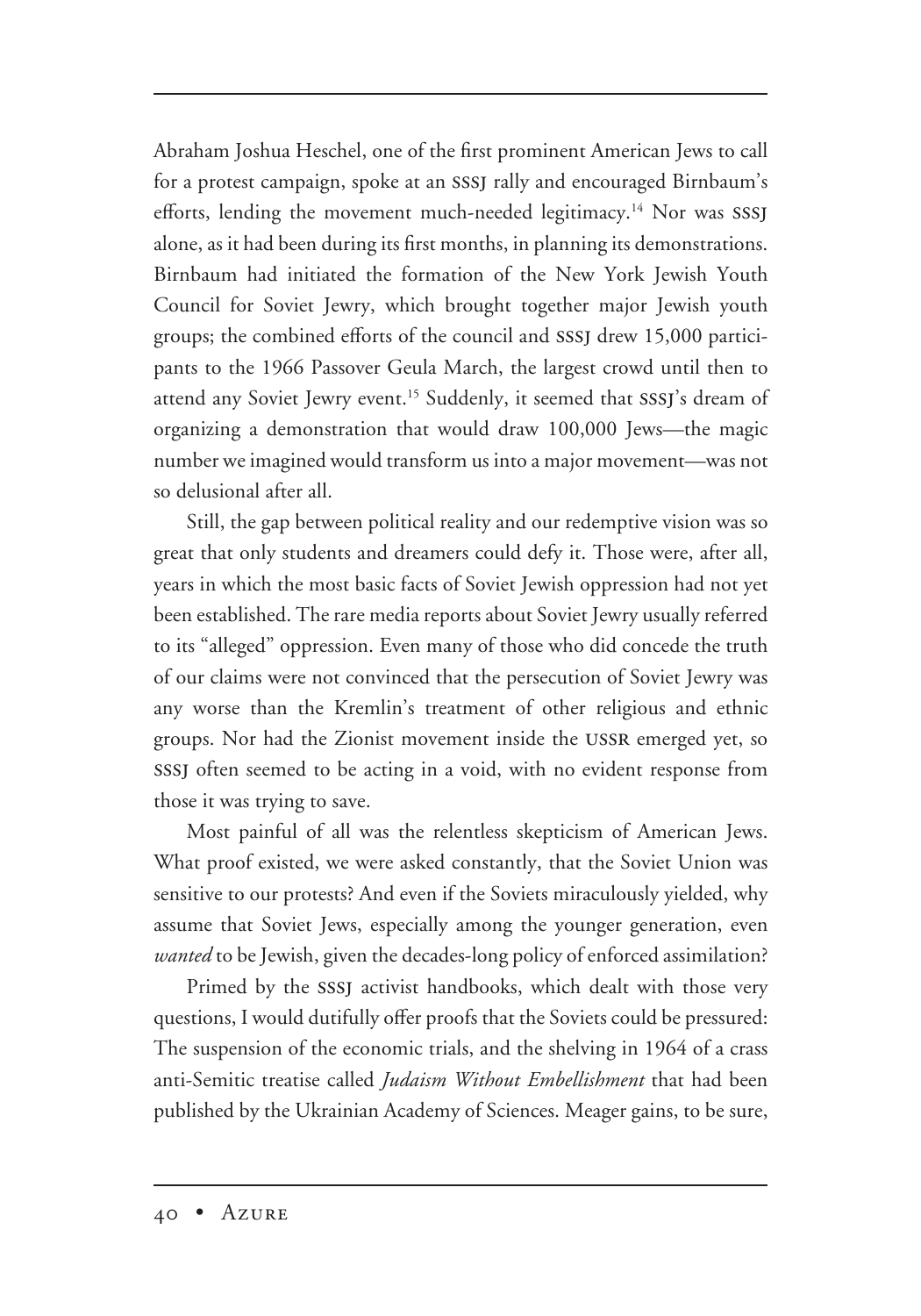but enough to convince sssj activists that we had found a formula for redemption: The more protests, the more Soviet concessions. As for whether Soviet Jews still wanted to be Jewish, we cited the gatherings that began in the early 1960s in which first hundreds, then thousands of young Jews danced and sang Yiddish songs outside the last remaining Moscow synagogue on the holiday of Simhat Tora. The phenomenon was a mystery. How did they know to assemble on that night? Who dared organize them, in a society where any form of organization outside the Communist Party was illegal? Why did the Kremlin permit it? And why did they gather on Simhat Tora, hardly the most central Jewish holiday? The celebrations seemed to confirm Birnbaum's intuition that, beneath the repression, renewal was stirring.

When critics from the establishment and the Orthodox community accused sssj of recklessness, we responded by emphasizing our responsibility. sssj prided itself on its cordial relations with the police and even with Soviet officials.<sup>16</sup> Before every rally, Richter would prepare a list of "approved slogans," and marshals would confiscate any signs considered inflammatory. An early leaflet inviting activists to a planning meeting emphasized the tone Birnbaum sought. "We intend to keep this a highly responsible movement," it declared. "Out of this student ferment there is emerging a wave of constructive, dynamic, yet responsible action."<sup>17</sup> For SSSJ, "responsible" meant not only peaceful but legal. Even non-violent civil disobedience, which the civil rights movement and the nascent anti-Vietnam War movement had legitimized, was off limits. Birnbaum recognized that the American Jewish community could barely tolerate sssj's level of protest, and that civil disobedience would frighten off the Jewish establishment and thwart the goal of transforming it into an activist force. Effecting a fundamental change in American Jewry required not just a vision and a plan, but patience.

Limited in its ability to attract the media by its commitment to "responsible" protest, and lacking the resources to draw massive numbers of demonstrators, sssj compensated in other ways. Richter rented small halls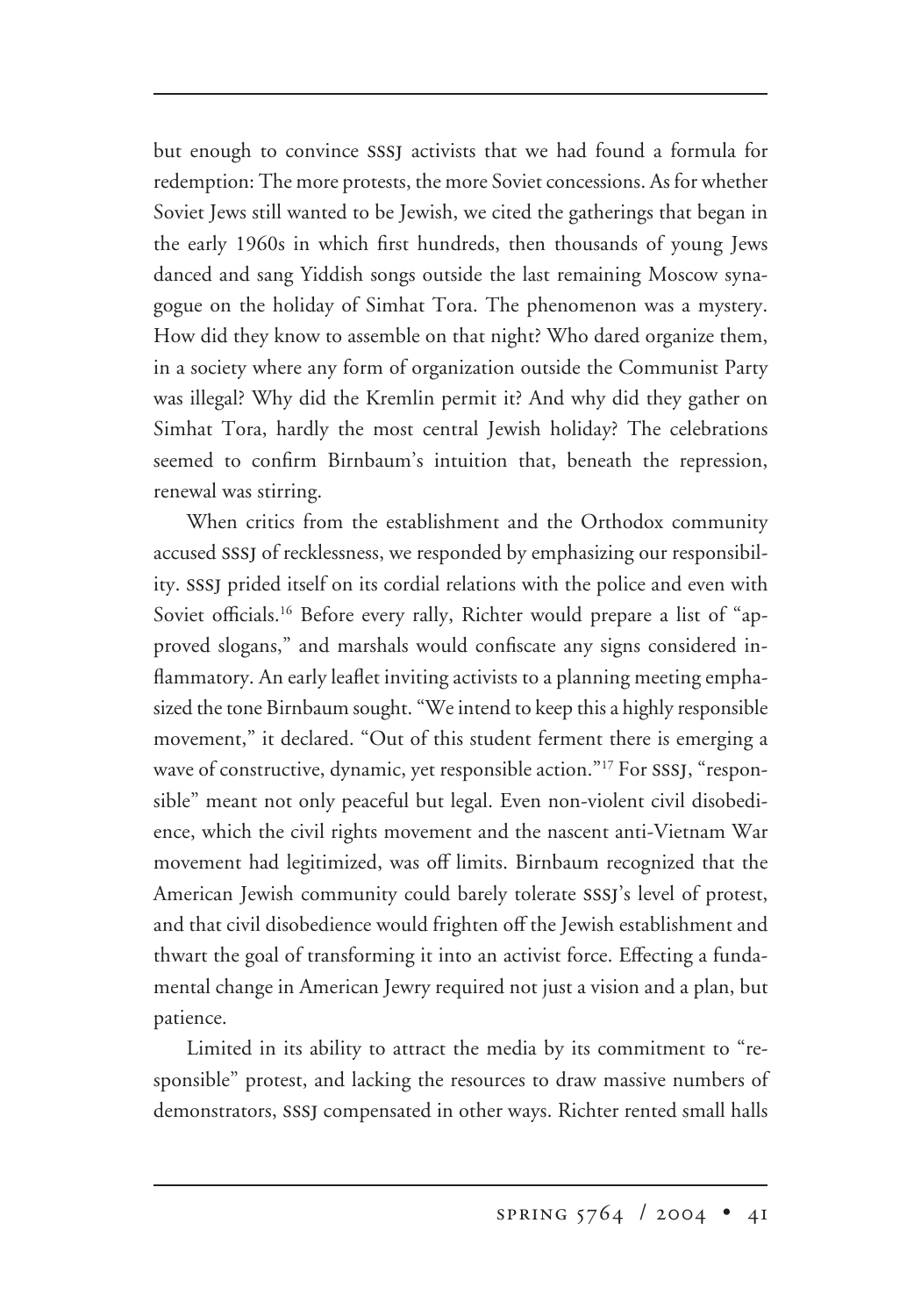for rallies and then issued press releases about overflow crowds. He set up a sound truck in Manhattan's Garment District during lunch hour, and the papers reported a rally of thousands, not realizing that most "demonstrators" were in fact passersby, stopping briefly out of curiosity. sssj also drew media attention through its creative use of religious holidays and symbols. On Passover 1965, the Jericho March, led by seven men wearing prayer shawls and blowing shofars, encircled the Soviet Mission to "topple the walls of hate"; on Hanuka that year, protesters marched behind a seventeen-foot-tall menora. This was not gimmickry. Rather than manipulating religious rituals for political purposes, we believed we were revealing their redemptive significance.

sssj's goal of embarrassing the Soviet regime was advanced through its "celebrations" of Soviet holidays, co-opting them to expose the hypocrisy of Communism. sssj's inaugural demonstration on May Day was a classic example of turning Soviet symbols against themselves. The anniversary of the Bolshevik Revolution on November 7 was another favorite time to demonstrate. One year we interrupted a pro-Soviet celebration in a Manhattan hotel, attended mostly by elderly Jewish Communists; another year, we tried to deliver to the Soviet UN mission a giant birthday cake inscribed with the words, "Let My People Go." When SSSJ probed Soviet sensitivities, no tactic was more satisfying than mockery.

# **V**

**Nentral to Birnbaum's vision of diaspora empowerment was the crea-** $\overline{\phantom{a}}$  tion of a symbiotic relationship between the freest part of the diaspora and its most oppressed. By publicly demonstrating their concern for Soviet Jews, American Jews would overcome their inhibitions and assume their place as a self-confident community within American society.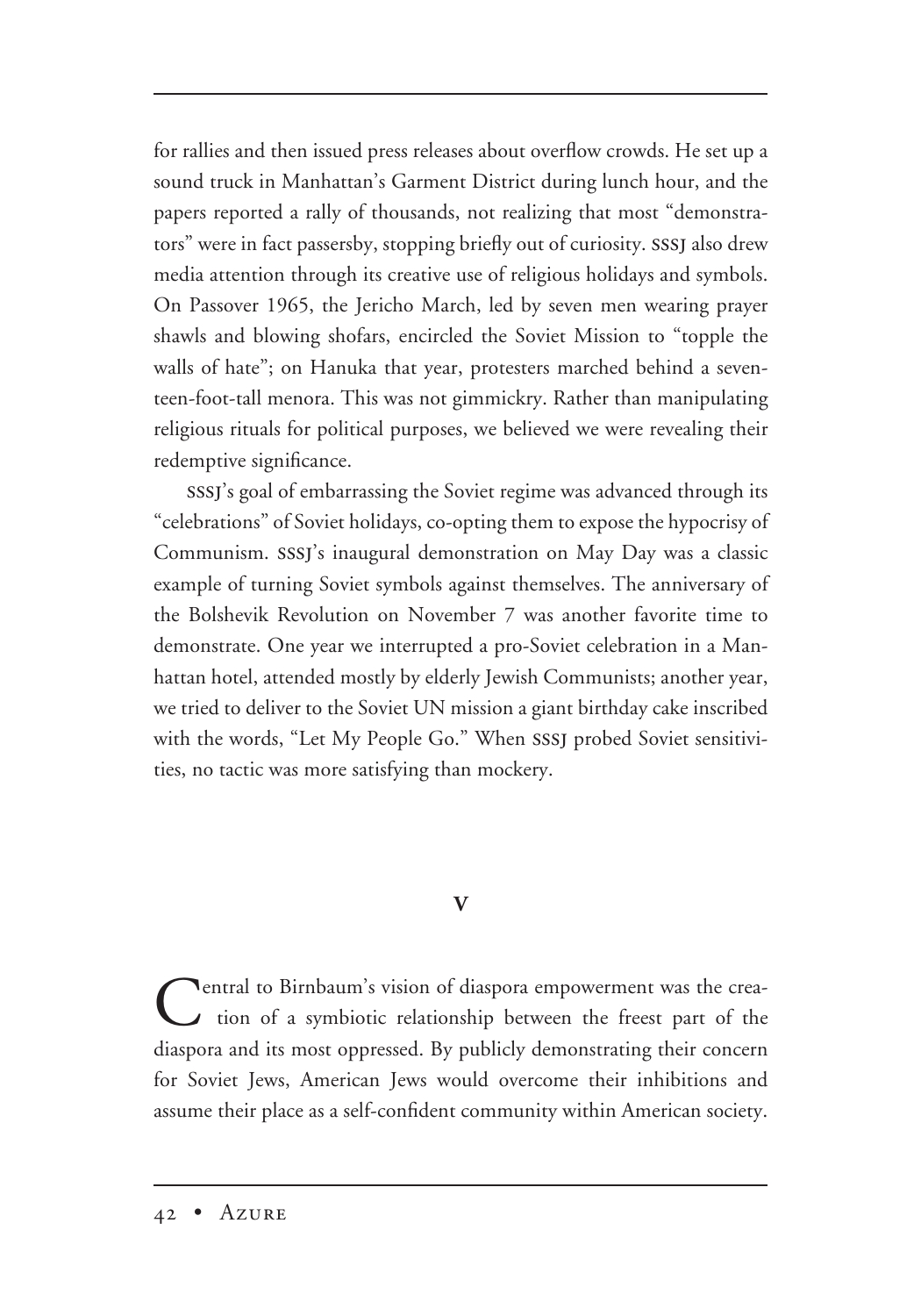The renewal of American Jewry would be an inseparable consequence of the redemption of Soviet Jewry.

Toward that end, the Six Day War was a turning point for both American and Soviet Jews. American Jews now publicly celebrated Jewish power and suddenly longed to participate, however vicariously, in the Zionist success story. For Soviet Jews, the effect was even more profound. For many among the "Jews of silence," Israel's victory evoked not only Jewish pride but a willingness to challenge the Kremlin. Though there had been a nascent Zionist consciousness among some young Soviet Jews before 1967, including a lively Zionist *samizdat*, the war created widespread public identification with Israel. Young Moscow Jews greeted each other by covering one eye, simulating Moshe Dayan's eye patch. For the first time since the 1920s, when the Bolsheviks destroyed the Zionist movement in the Soviet Union, Zionist circles began operating openly in major Soviet cities.

The Soviet Zionist revolt began with a stunning act of courage by a Moscow university student, Yasha Kazakov. Shortly after the Six Day War, Kazakov wrote an open letter to the Kremlin: "I consider myself a citizen of the State of Israel. I demand to be freed from the humiliation of Soviet citizenship."18

A voice, a name: Suddenly "Soviet Jewry" was not a silent abstraction. Kazakov's letter, exhilarating in its daring, was smuggled abroad and published in the *Washington Post*. A few days later, he was given a visa to Israel. With a single incident, Birnbaum's key intuitions were confirmed. The Simhat Tora gatherings were not a fluke but a premonition. Clearly, at least some Soviet Jews wanted desperately to be Jewish and were ready to sacrifice for that identity. And public exposure in the West would protect them. Finally, as thousands of Soviet Jews began risking their freedom to apply for exit visas, Birnbaum's insistence on emphasizing the demand of "Let My People Go" was affirmed. The Soviet Zionist renewal marked the end of what he called sssj's heroic years. No longer would the organization be operating on faith and hope alone, but also on proven fact. All that remained to be tested was our resolve.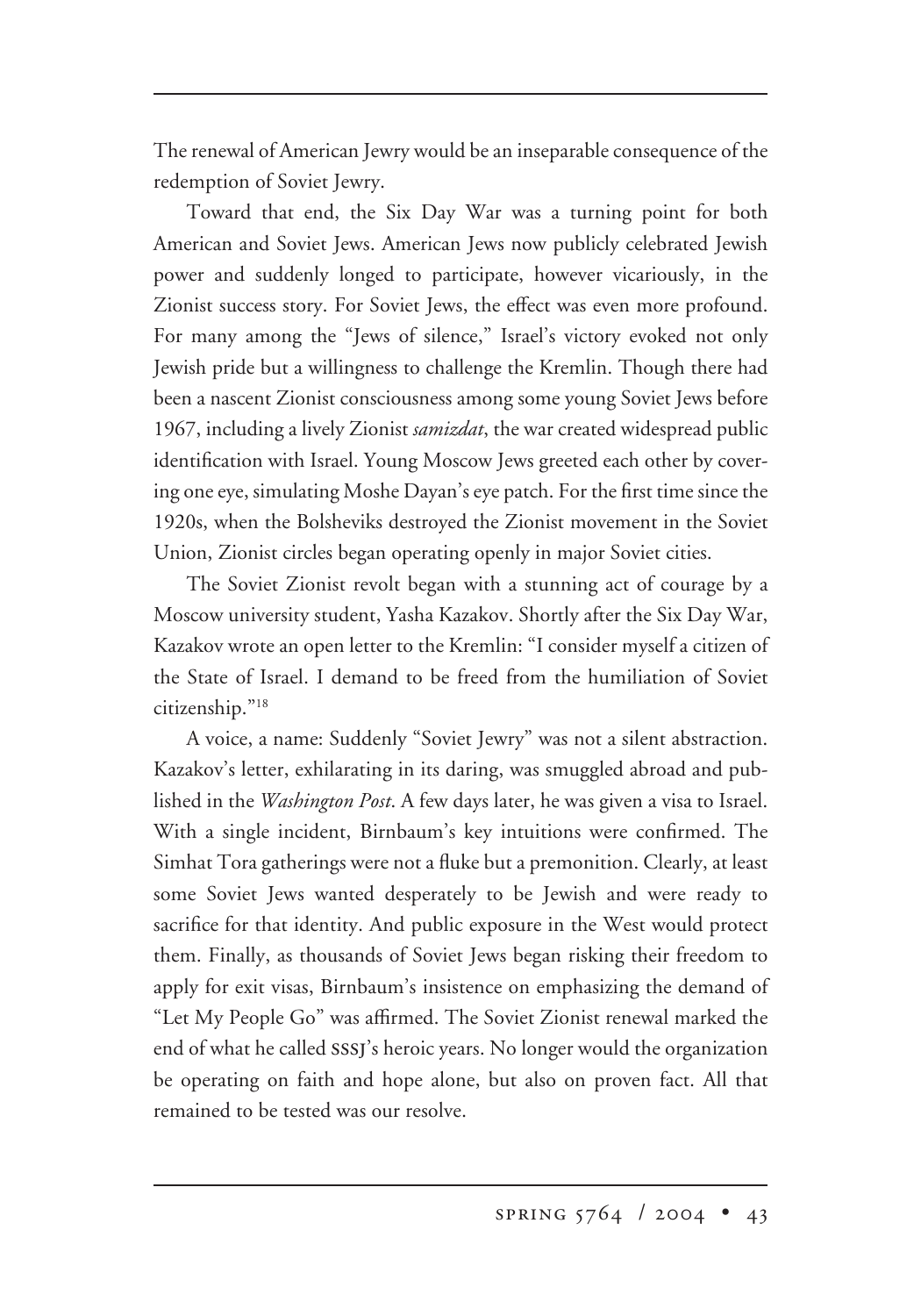The next letter-writer to come to the attention of the West was Boris Kochubiyevsky, a Kiev engineer. "As long as I am capable of feeling," he wrote Soviet officials, "I will do all I can to leave for Israel. And if you find it possible to sentence me for that, then all the same. If I live until my release, I will be prepared to go to the homeland of my ancestors, even if it means going on foot."19 Kochubiyevsky was sentenced to three years in prison. After his trial, a copy of his open letter was smuggled to the Western press. In sssj we were convinced that had his case been noticed by the West before his arrest, he would have gone to Israel instead of to prison, just like Kazakov. The difference in the fate of the two Zionist dissidents confirmed sssj's belief in the power of public opinion. With Kochubiyevsky's arrest, we now had our own political prisoner—a "prisoner of Zion." Instead of protesting abstract human rights abuses like the ban on matza or the closing of synagogues, we now had a living symbol of Soviet oppression.

The most dangerous phase of the movement had begun. Soviet Jewish activists now placed themselves in the position of a fifth column, in direct opposition to the Kremlin's pro-Arab and increasingly vicious anti-Zionist policies. Soviet Jews moved from underground distribution of *samizdat* literature to overt protest, with letter-writers banding together to issue collective emigration appeals; one Hebrew teacher posted advertisements for his illegal *ulpan* in the Moscow subway. No one could imagine the consequences. Would the Soviets relent, crack down, or try to ignore the growing revolt? In fact, they simultaneously adopted all three approaches, giving visas to some and prison sentences to others, while consigning most to a "refusenik" limbo of unemployment and harassment. The policy's unpredictability seemed deliberate. A Jew applying for a visa never knew if he would end up in Israel or Siberia.

The fact that the Soviet Jewry struggle was no longer exclusively defined by activists in the West, but also by Jews in the Soviet Union, required new tactics and concepts. As opposed to the establishment's call for the renewal of Jewish life in the Soviet Union, Birnbaum insisted that free emigration should now become the movement's central demand. Moreover, SSSJ was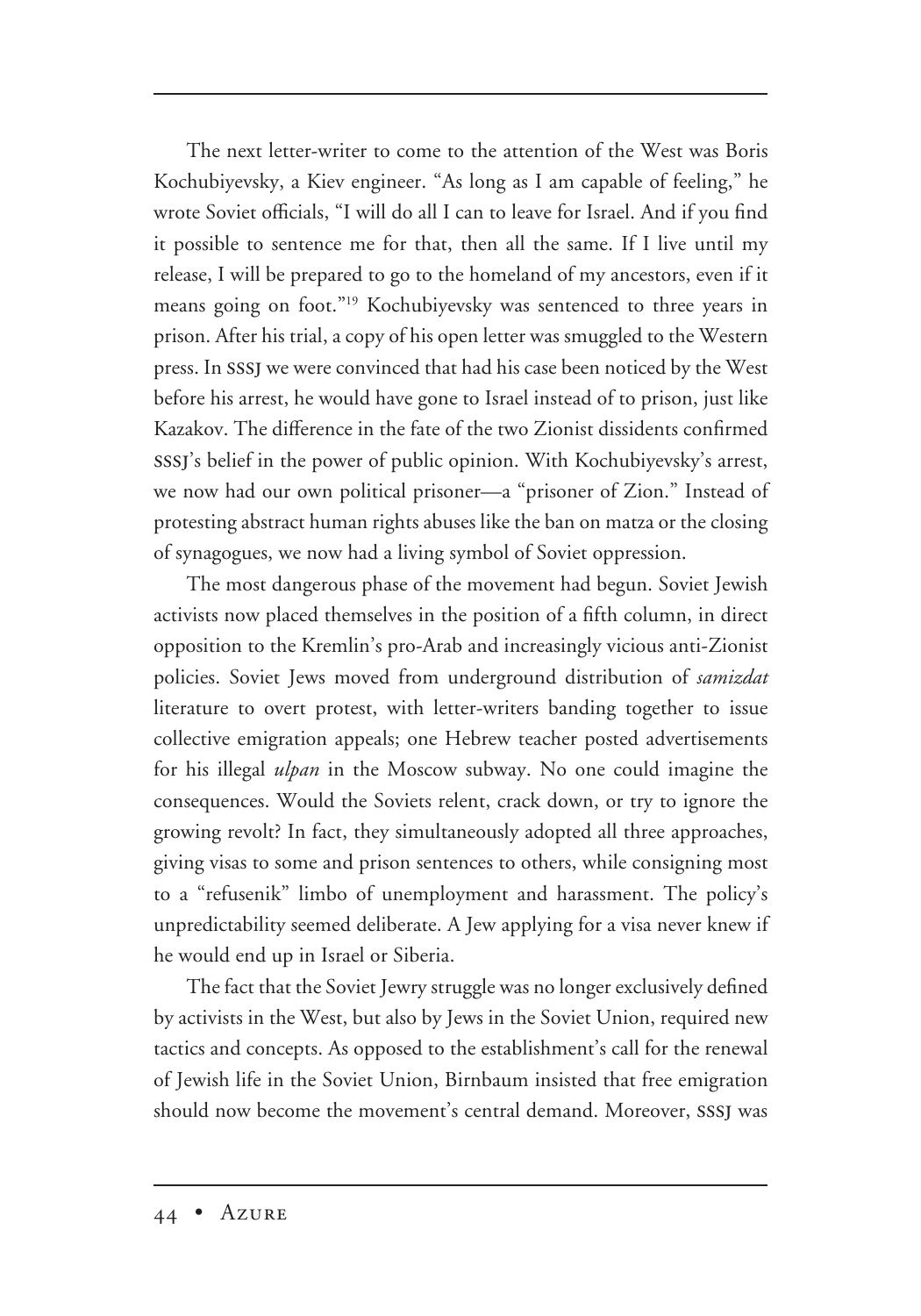the first to realize that the movement needed to personalize the campaign. Along with several small adult anti-establishment groups, sssj grasped the new opportunities to transform the movement from an abstract struggle for "Soviet Jewry" into a concrete struggle for Soviet *Jews*, with names and stories. sssj publicized individual protest letters from Soviet Jews and organized demonstrations in support of refuseniks and prisoners of Zion. Over the years, the personal campaign became an essential feature of the entire movement, drawing new recruits and energizing veteran activists. The pilgrimage to visit refuseniks became an American Jewish activist's rite of passage; dissidents like Anatoly Sharansky and Andre Sakharov became household names among American Jews, with teenagers wearing bracelets bearing these and other names; and synagogues across America began observing the bar- and bat-mitzvas of individual Soviet Jewish children by adding an empty chair to their own congregants' celebrations. Indeed, Birnbaum's vision of a symbiotic relationship encouraging Jewish renewal in America and the Soviet Union became a central feature of Jewish life. American Jews were inspired by the courage of Soviet refuseniks, who in turn were fortified by American Jewish support.

Given the dominant role that the personalized campaign would ultimately play, and its centrality to the movement's later success, it is surprising to recall the opposition sssj initially faced on this issue from the Jewish establishment. The Conference on Soviet Jewry rejected the activists' argument that Soviet Jews who exposed themselves should be known not only to the KGB but also to the West. The Conference took its cautious cue from the Israeli government's Liaison Bureau, the secretive organization entrusted with maintaining contacts with Soviet Jews and generating international support for their emigration. Founded in 1952, the bureau initiated Soviet Jewry documentation centers in New York, London, and Paris, and sent emissaries to meet clandestinely with Soviet Jews and provide them with material about Israel and Judaism. But the Liaison Bureau bitterly opposed the campaign to publicize the plight of individual refuseniks, fearing a backlash from the Soviets. That fear turned ugly in 1969, when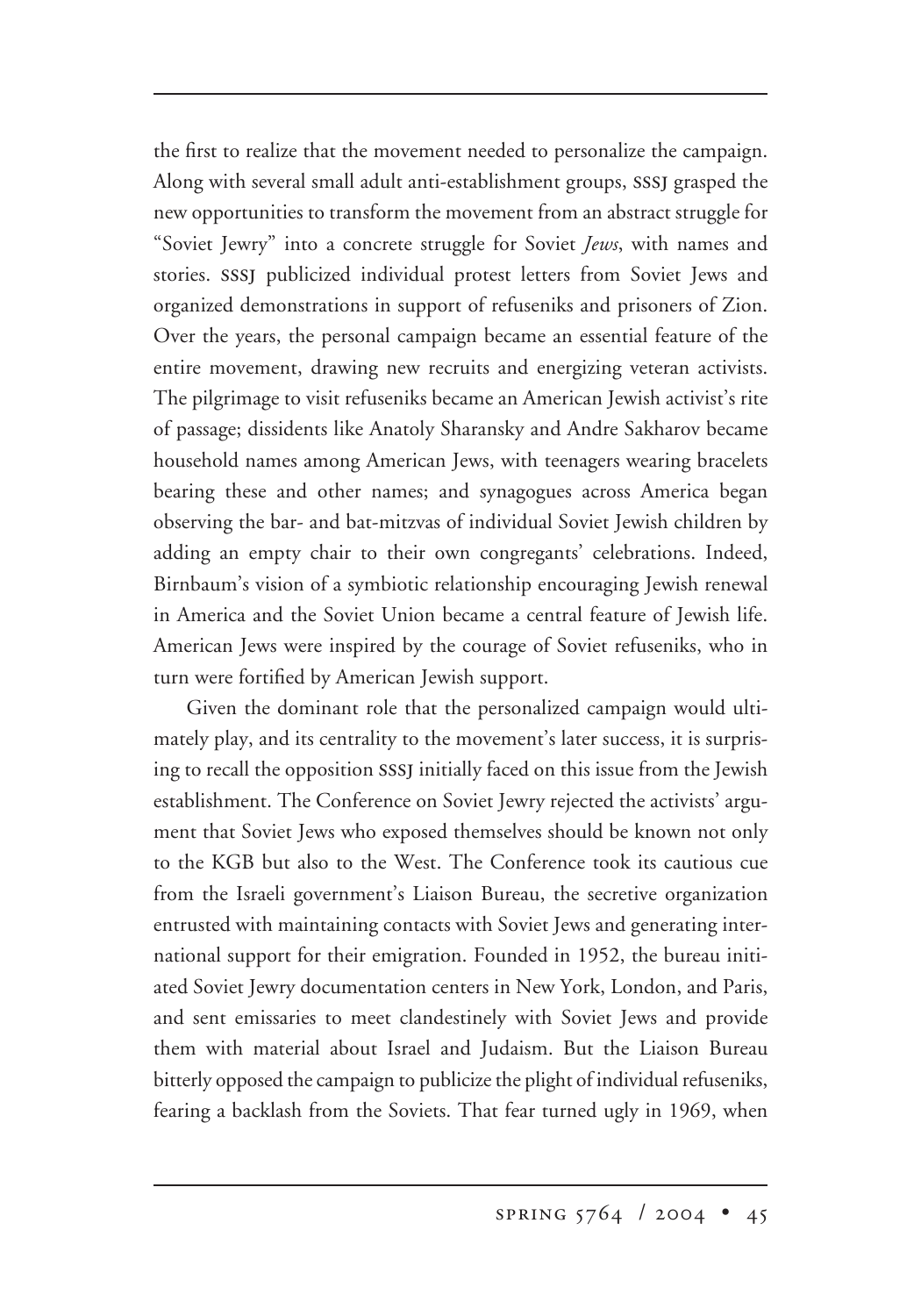the letter-writer Yasha Kazakov, along with another former refusenik named Dov Sperling, arrived on an American speaking tour. Incredibly, the bureau warned American Jewish organizations that Kazakov and Sperling were KGB provocateurs. sssj and other non-establishment groups ignored the warning and enthusiastically endorsed the two men. The following year, Kazakov held a nine-day hunger strike at the UN to demand the emigration of his parents, and SSSJ activists kept vigil with him.<sup>20</sup>

Eventually, the Liaison Bureau recognized the power of the personal campaign and shifted its policy; inevitably, the Conference too changed its tactics. The change was publicly marked in November 1969, when Israeli Prime Minister Golda Meir read from the Knesset podium the famous letter of the "Georgian 18"—heads of eighteen Georgian Jewish families who wrote, "We will wait months and years. We will wait all our lives if necessary, but we will never renounce our faith or our hopes."21

But the establishment's relationship with SSSJ remained ambivalent, alternating between cooperation and suspicion.<sup>22</sup> Understandably, the establishment resented the student movement for refusing to submit to its discipline. In a sense, SSSJ represented a revolt not only against passivity and the strategy of quiet diplomacy, but also against the establishment's right to speak for American Jews on matters of political importance. For its part, sssj showed contempt for the establishment's scattered efforts, dismissing them as "do-nothing." This surely overstated the case: The Anti-Defamation League, for example, sponsored an academic group that placed ads in *The New York Times*. And the Conference organized a series of nationwide protests beginning in 1964, which, though mostly small, nevertheless created an awareness of the Soviet Jewry issue around the country and demonstrated a reach that only the establishment could achieve.

Still, as the 1960s drew to a close, American Jewry had not yet committed its vast resources to saving Soviet Jewry. Establishment efforts were chronically under-funded, poorly coordinated, and most of all, unsystematic. Indeed, sssj was often more effective in bringing the Soviet Jewry issue to the public than all the major organizations combined. Even after the Soviet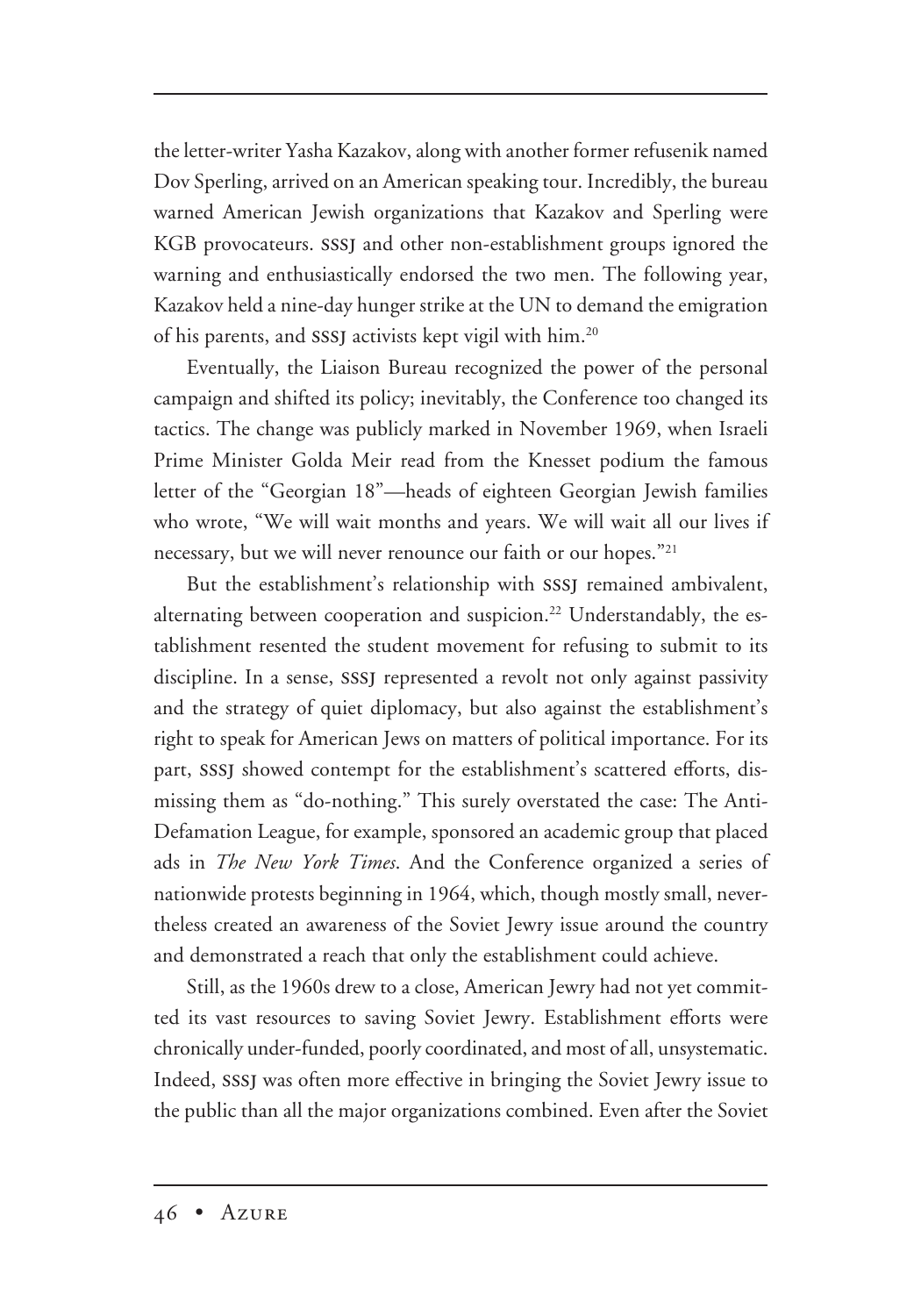Zionist movement began, American Jewish organizations still refused to equip the Conference with a budget and a permanent staff. <sup>23</sup> "Organized American Jewry places great emphasis on professionalism," Birnbaum wrote in 1969, "yet is handling the crisis of Russian Jews in an utterly amateurish fashion. For example, there is not even a part-time staff person in daily touch with the media in our communication-conscious society.... Equally distressing, there is no central clearing-house for information and source material."24

Yet if the movement's future still seemed threatened by establishment passivity, a new threat soon appeared from a different direction. In 1968, Meir Kahane founded the Jewish Defense League. For the first two years of its existence, the group focused almost exclusively on domestic issues, especially the growing black-Jewish rift. Then, in the final hours of 1969, the JDL sponsored a "Hundred-Hour Vigil" at the Soviet mission. Several hundred protesters rioted, while others chained themselves to a Soviet airliner at Kennedy Airport. Nothing like it had ever been done in the name of Soviet Jewry, and suddenly the movement that prided itself on responsibility and restraint had its own equivalent of the militant SDS and the Black Panthers. The violent 1960s had finally caught up with the Soviet Jewry movement.

For Kahane, restraint meant betrayal. "He shouted at me, 'How dare you be responsible when Jews are in danger?'" recalls Birnbaum. "I argued that so long as they're not killing Jews, we can't act violently, which would only alienate the American Jewish community from the struggle."<sup>25</sup> In 1966, Kahane had written an article for the *Jewish Press* calling for the creation of a "Soviet Jewry Liberation Front," which would confront the Soviets with massive civil disobedience.<sup>26</sup> Nothing came of that effort. Only with the creation of the JDL did Kahane find the recruits for his militant Soviet Jewry campaign, which combined violence and occasional acts of terrorism, such as a sniper attack on the Soviet UN mission, with street sitdowns and similar acts of civil disobedience.<sup>27</sup> In Kahane's view, the uglier the protests, the more coverage they would receive.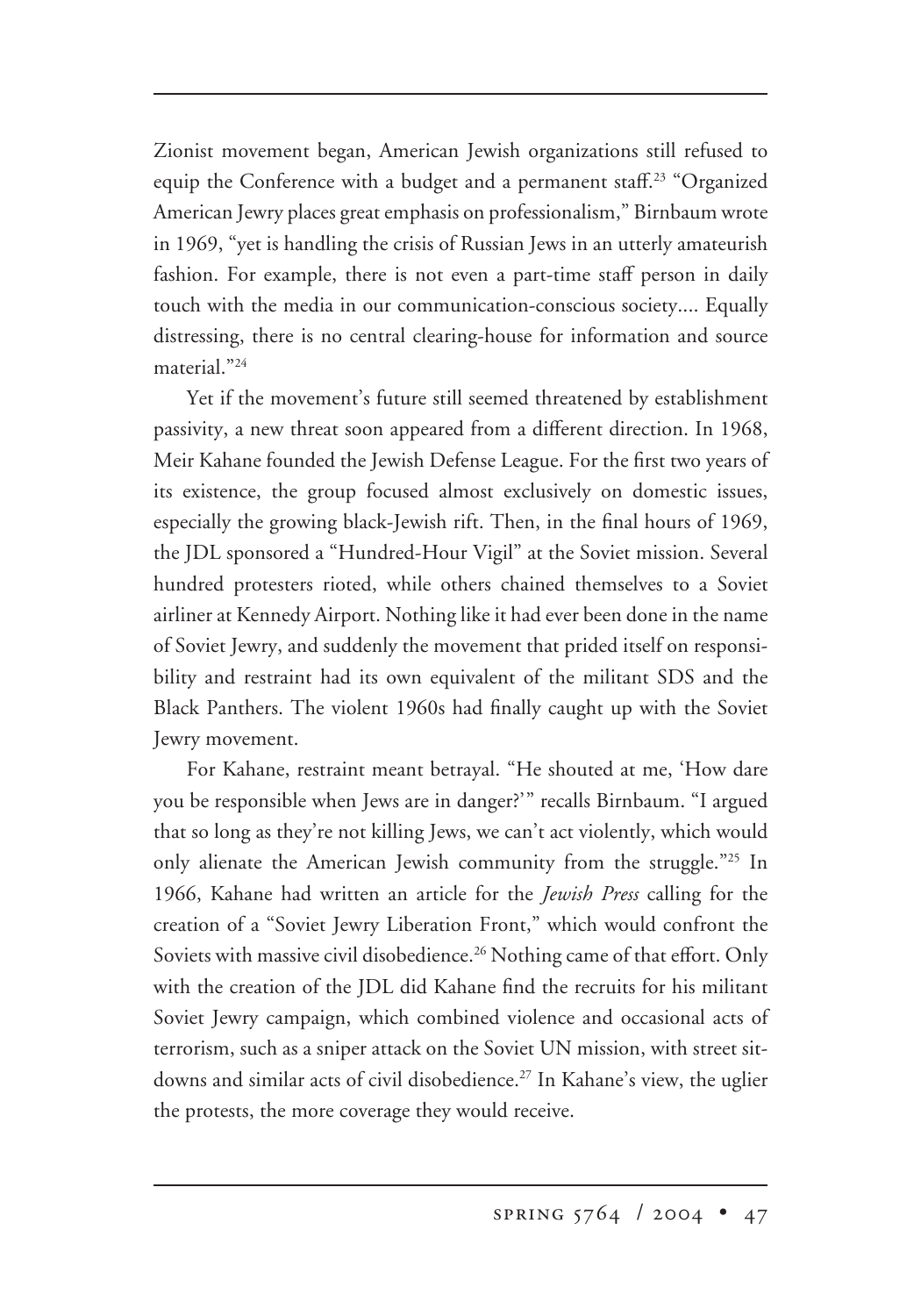From its inception, SSSJ had sought to build coalitions with sympathetic non-Jews, especially liberals. By contrast, Kahane argued that the Jews had no real friends; at best, they could form temporary alliances of convenience with non-Jews. His approach was perhaps epitomized by his bizarre 1971 connection with the Italian-American Civil Rights League, founded by renowned mafioso Joe Colombo. Civil Rights League members attended JDL demonstrations; when Colombo was shot in June 1971, Kahane was the only outsider admitted into the hospital room. Birnbaum was enraged at Kahane for sullying the name of the Soviet Jewry movement with his unsavory alliances. For Kahane, those alliances were merely the expression of the Jewish people's fate, which was ultimately to find itself alone in the world. (Kahane further developed his theology of radical Jewish separatism after he moved to Israel later that year, and that theology became the basis for his far-Right Kach movement.)<sup>28</sup>

Kahane squandered his efforts on violence and on self-defeating initiatives like the Colombo alliance. The JDL's tactics finally resulted in loss of life in January 1972, when a secretary was killed in a firebomb attack on the offices of Sol Hurok, impresario of the Soviet-American cultural exchange. The group's Soviet Jewry activity had lasted barely two years, and had resulted in trials, prison terms, and depletion. In the end, Kahane succeeded for a brief time in placing the Soviet Jewry cause in the headlines in a way others had not—but at the cost of exacerbating the movement's internal divisions, and undermining the civility of debate within the Jewish community.

The period between 1967 and 1970, then, was one of dynamic uncertainty for the Soviet Jewry movement. Soviet Jews, infused with pride over Israel's victory and encouraged by diaspora activism, began publicly confronting their government. sssj's emphasis on heroic dissidents was adopted by both Israel and the American Jewish establishment. Yet the awakening of American Jewry, and the worldwide campaign which followed, was by no means a foregone conclusion: The establishment remained, for the most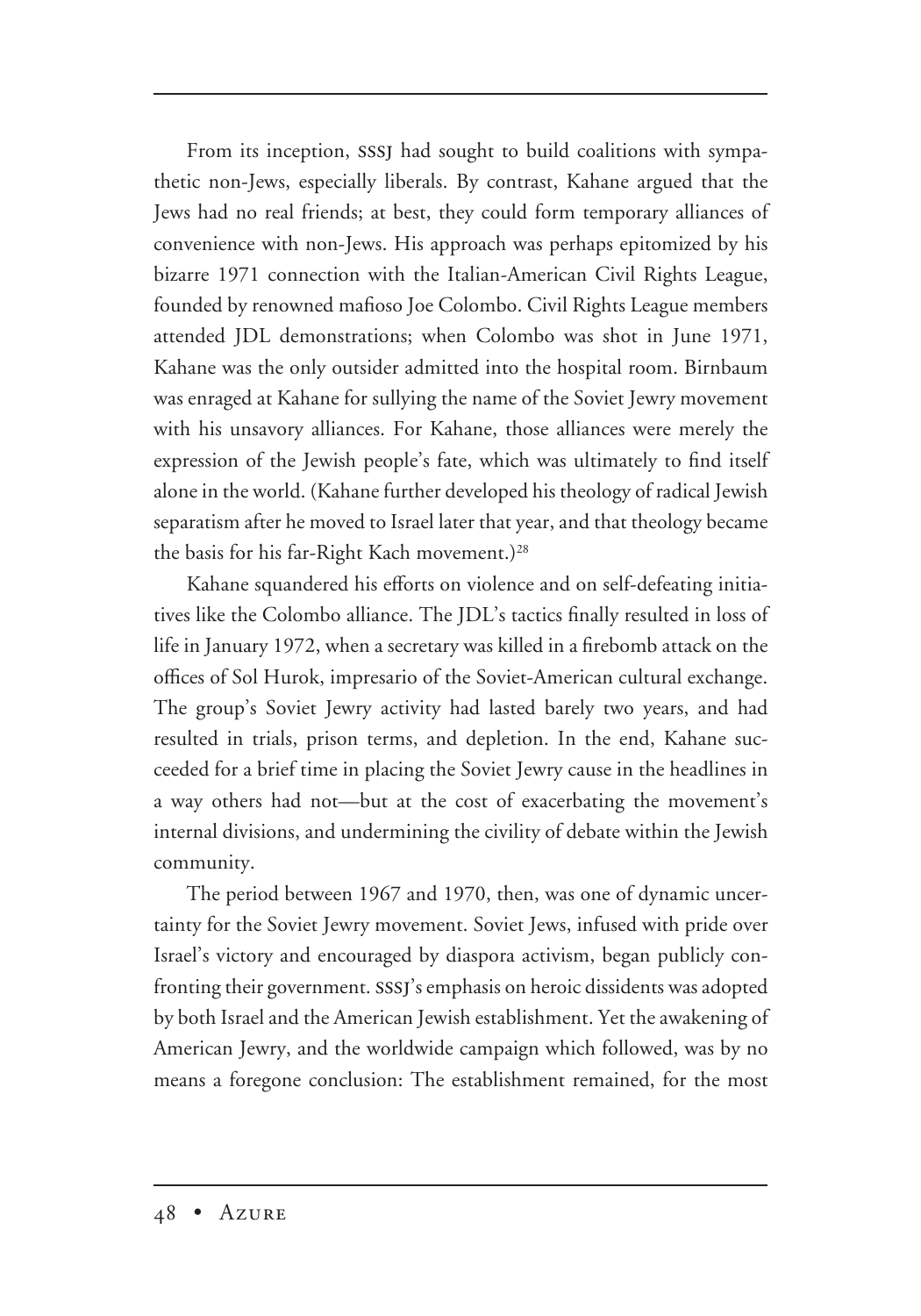part, hesitant to invest the resources required for a full-fledged public campaign, while violent extremists threatened to discredit the cause. The powerful, widespread movement that would come later was still, at this stage, an unfulfilled vision.

## **VI**

Beginning in December 1970, the vision became a reality. The Kremlin placed on trial eleven Soviet citizens, nine of them Jews, who had intended to hijack an airplane to Israel but were arrested before they reached the plane. When two of the defendants in what came to be known as the "Leningrad Trial" were sentenced to death—on Christmas Eve, no less—the international outcry was overwhelming. Two dozen governments, along with Communist parties in the West, protested, forcing the Soviets to commute the sentences. For the first time since the founding of the movement, Soviet Jewry dominated headlines. More importantly, the Soviets' capitulation proved, even to skeptics, the effectiveness of public protest.

Soviet Jews escalated their confrontational tactics, going from letterwriting to staging sit-ins at government buildings. The Kremlin responded with additional trials of activists, but it simultaneously allowed a substantial increase in emigration. In 1970, 1,000 Jews received exit visas; in 1971, the number was 13,000.29 The Kremlin's sudden shift on emigration was in all likelihood meant to deplete the Zionist movement by sending its core activists abroad. If so, it was a serious mistake. The appearance in Israel of leading refuseniks energized the movement, imbuing it with a sense of success that encouraged Jewish agitation on both sides of the Iron Curtain.

Indeed, the fate of Soviet Jewry now became American Jews' chief political concern after the well-being of the State of Israel. Independent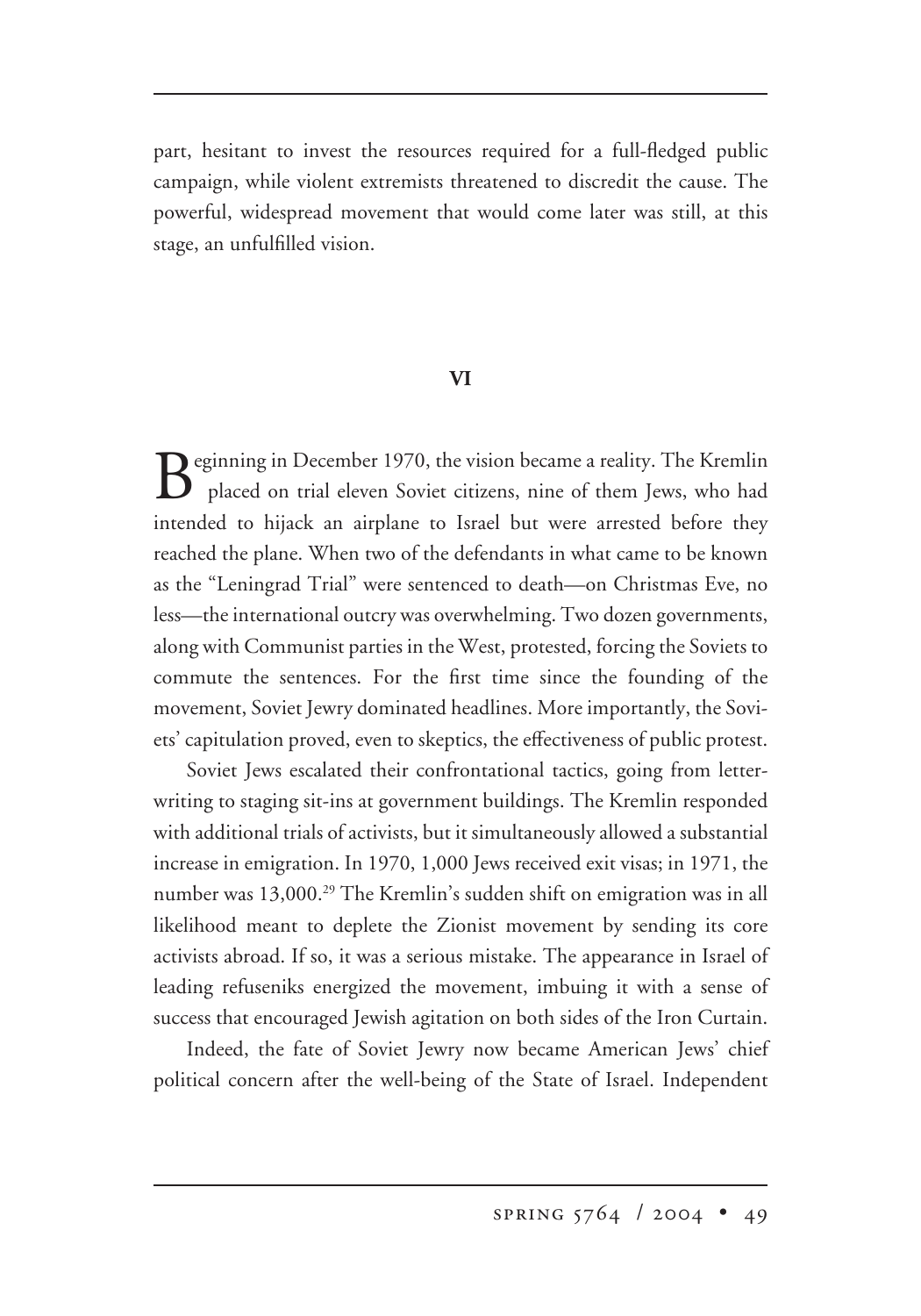initiatives proliferated. A network of small but highly effective adult advocacy groups formed the Union of Councils for Soviet Jews. This was a crucial development: The Union of Councils would later emerge as a major force through the 1970s and 1980s, representing 32 member organizations around the United States, maintaining an office in Washington, and joining forces with activist organizations abroad, including refusenik groups in the Soviet Union. Its constituent members specialized in creative provocations—like painting slogans on the hull of a Soviet ship docked in Los Angeles and hiring a helicopter to fly over the Super Bowl trailing a Soviet Jewry banner. Like sssj, with which it worked closely, the Union of Councils engaged in daily, systematic activity, and played a central role in linking American Jews and refuseniks.

The months following the Leningrad Trial also saw the peak of the JDL's Soviet Jewry activities. Along with bombings of Soviet offices in New York and Washington, the JDL dispatched teams to harass Soviet diplomats in Manhattan, creating a crisis in Soviet-American relations. On March 21, 1971, more than a thousand young Jews were arrested at a JDL sit-down demonstration in the streets of Washington—until then, the largest number of people arrested in an American demonstration for any cause.

Even the Conference on Soviet Jewry, which had not prepared a serious campaign in the months leading to the Leningrad Trial, intensified its public activities once the trial began. Embarrassed by the activism of the Union of Councils, sssj, and the JDL, the Jewish establishment finally realized that the community's Soviet Jewry efforts could not continue to be left to the ineffectual Conference. The need to create a credible counterweight to the JDL; encouragement from the Israeli government, which now unequivocally backed a vigorous protest campaign; pressure from Soviet Jewish activists; years of lobbying by Birnbaum—all combined to compel the Conference's constituent groups to transform it into an organization that would mobilize the Jewish community on a daily basis.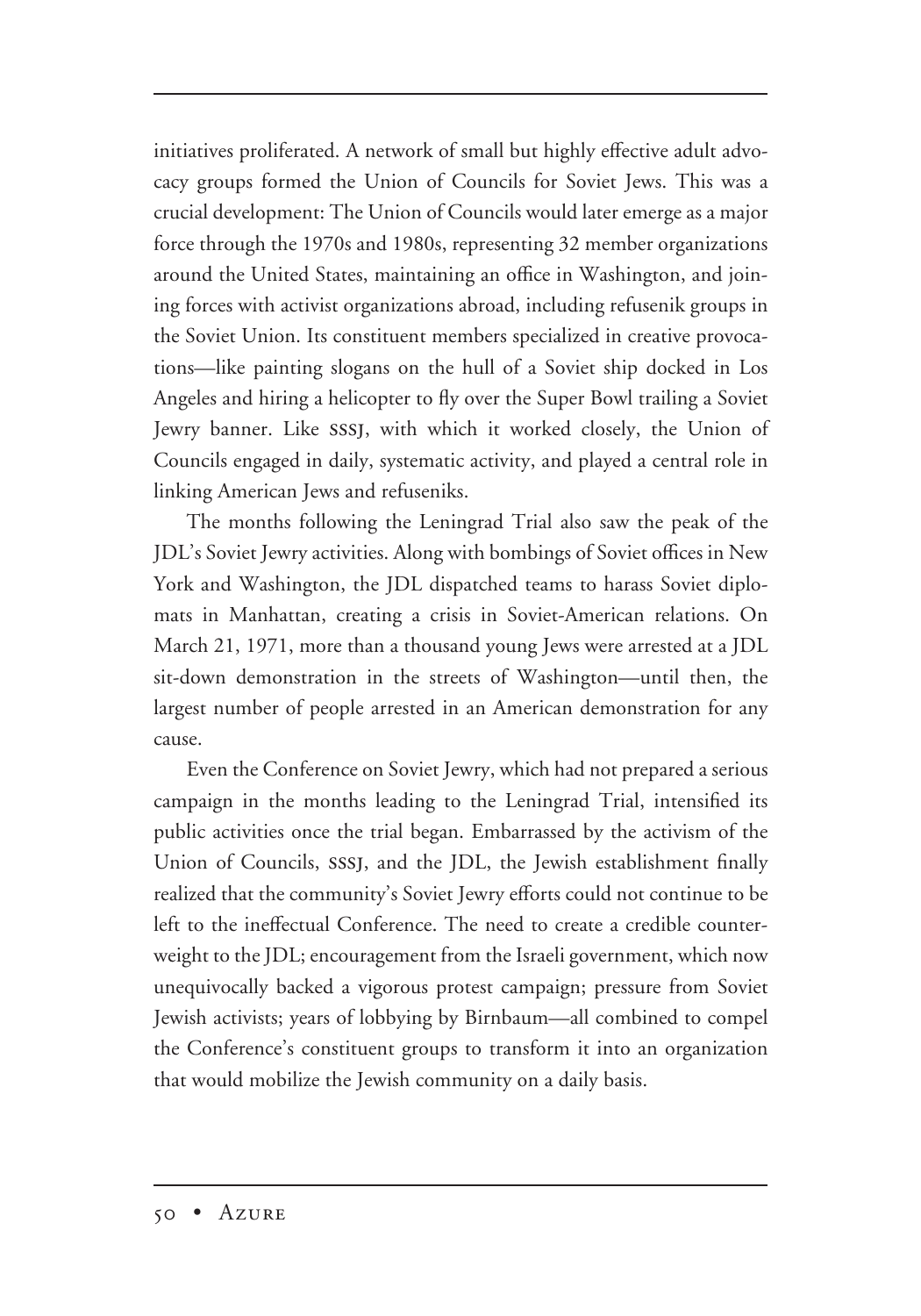In late 1971, the Conference, now renamed the National Conference on Soviet Jewry, was given a full-time staff and a modest budget. In parallel, the Greater New York Conference on Soviet Jewry was created as a local umbrella organization for establishment groups. Under the leadership of Malcolm Hoenlein, a longtime sssj supporter and today the executive vice president of the Council of Presidents of Major Jewish Organizations, the Greater New York Conference essentially implemented sssj's vision of a grassroots campaign. Indeed, the communal activism that became normative in the 1970s and 1980s—from synagogue committees to massive Solidarity Day rallies—had all been envisioned by Birnbaum at the founding of sssj. (Even the term "Day of Solidarity" had been proposed in the early SSSJ literature.)<sup>30</sup> In essence, Hoenlein successfully put into practice Birnbaum's key ideas in the New York area, which in turn served as a model for a nationwide campaign.

Three elements of Birnbaum's initial four-point blueprint were now well on their way to fulfillment: The establishment was assuming responsibility for a grassroots movement; American Jews were actively encouraging Soviet Jews; and the Soviet Union was being pressured into opening the gates. All that remained was the fourth element: The "thrust" to Washington. With the introduction of the Jackson-Vanick amendment in 1972, a congressional act linking "Most Favored Nation" trade status with Soviet concessions on Jewish emigration, Congress emerged as the protector of Soviet Jews. But when the White House, outraged at the threat to Soviet-American detente, began pressuring Jewish leaders to withdraw support for the bill and warning that American backing for Israel could suffer, some establishment leaders wavered. sssj and the Union of Councils responded by lobbying both the establishment and Washington. "In one decade," recalls Birnbaum, "I went from knocking on dormitory doors at Yeshiva University to knocking on doors in Congress."<sup>31</sup> SSSJ and the Union of Councils enlisted refuseniks for the lobbying effort, with the aim of embarrassing American Jewish leaders into supporting the amendment. In April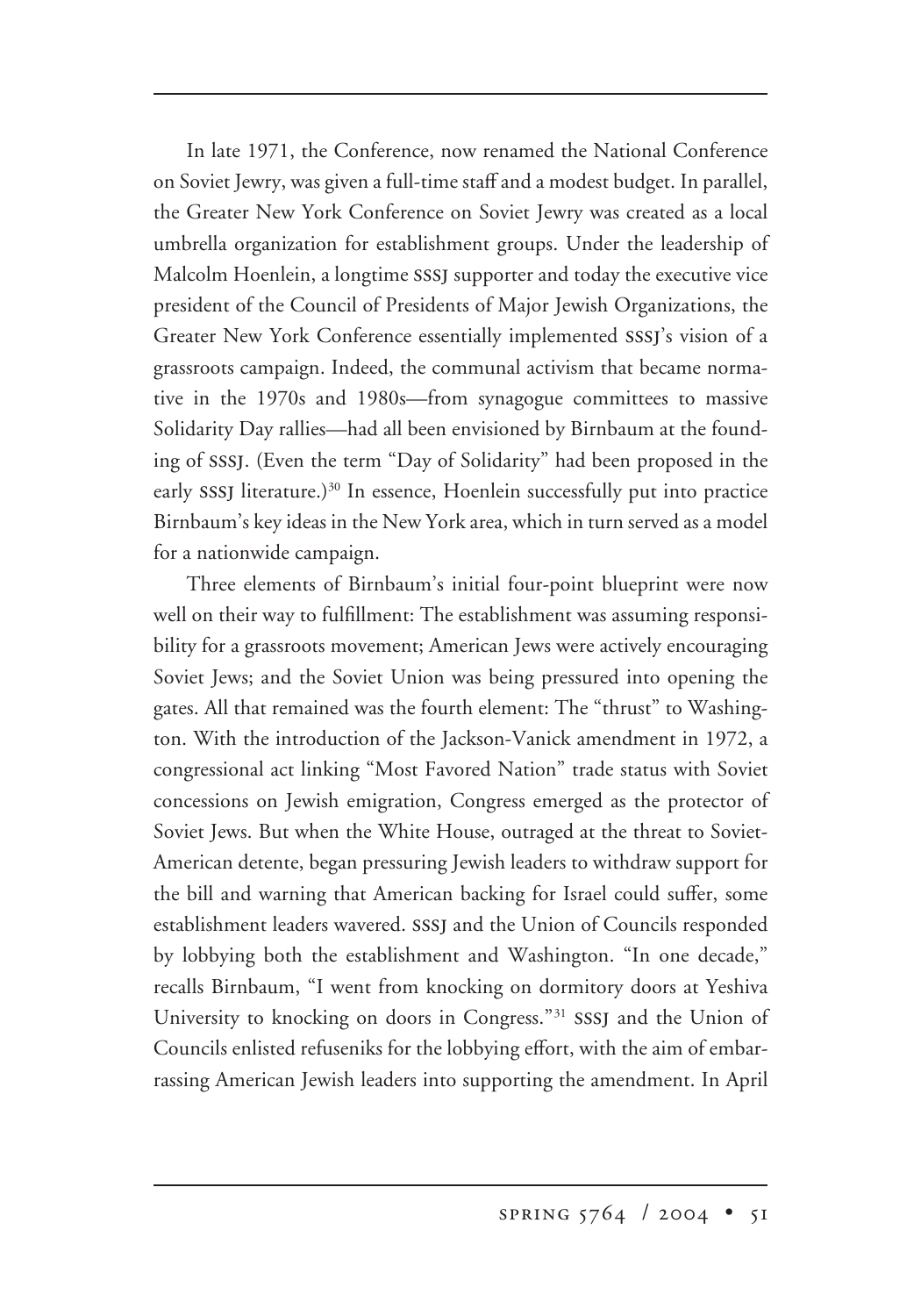1973, more than one hundred prominent refuseniks signed an appeal to American Jewish leaders not to abandon the Jackson-Vanick amendment. The alliance between refuseniks and American activists over Jackson-Vanick was a milestone in the relationship between American and Soviet Jews. In large measure, it was that joint effort that helped the establishment to hold firm. The amendment was passed into law by Congress in January 1975.

With the Jackson-Vanick amendment, the Soviet Jewry movement had come of age. For American Jews, it was a stunning example of their capacity to influence international politics on behalf of their people—a powerful reversal of the failures of the Holocaust.<sup>32</sup> For Soviet Jewry activists, it meant the fulfillment of their vision, mobilizing both the Jewish establishment and Washington for the rescue of Soviet Jews.

The American Jewish establishment continued to treat SSSI as a tolerated stepchild. Still, the establishment did assume the leadership of the Soviet Jewry movement, just as Birnbaum had always insisted it must. Through the 1980s, both the Greater New York Conference and the National Conference operated a daily campaign aimed at local Jewish communities, the media, and Washington. The culminating moment of the Soviet Jewry movement occurred on December 6, 1987, when a quarter million people—the largest number ever to attend a Soviet Jewry demonstration—gathered in Washington to protest the imminent visit of Soviet Premier Mikhail Gorbachev. Only the establishment could have managed it. Jacob Birnbaum, whose determination and dreams had created this moment, sat silent and unrecognized among the many dignitaries on the stage.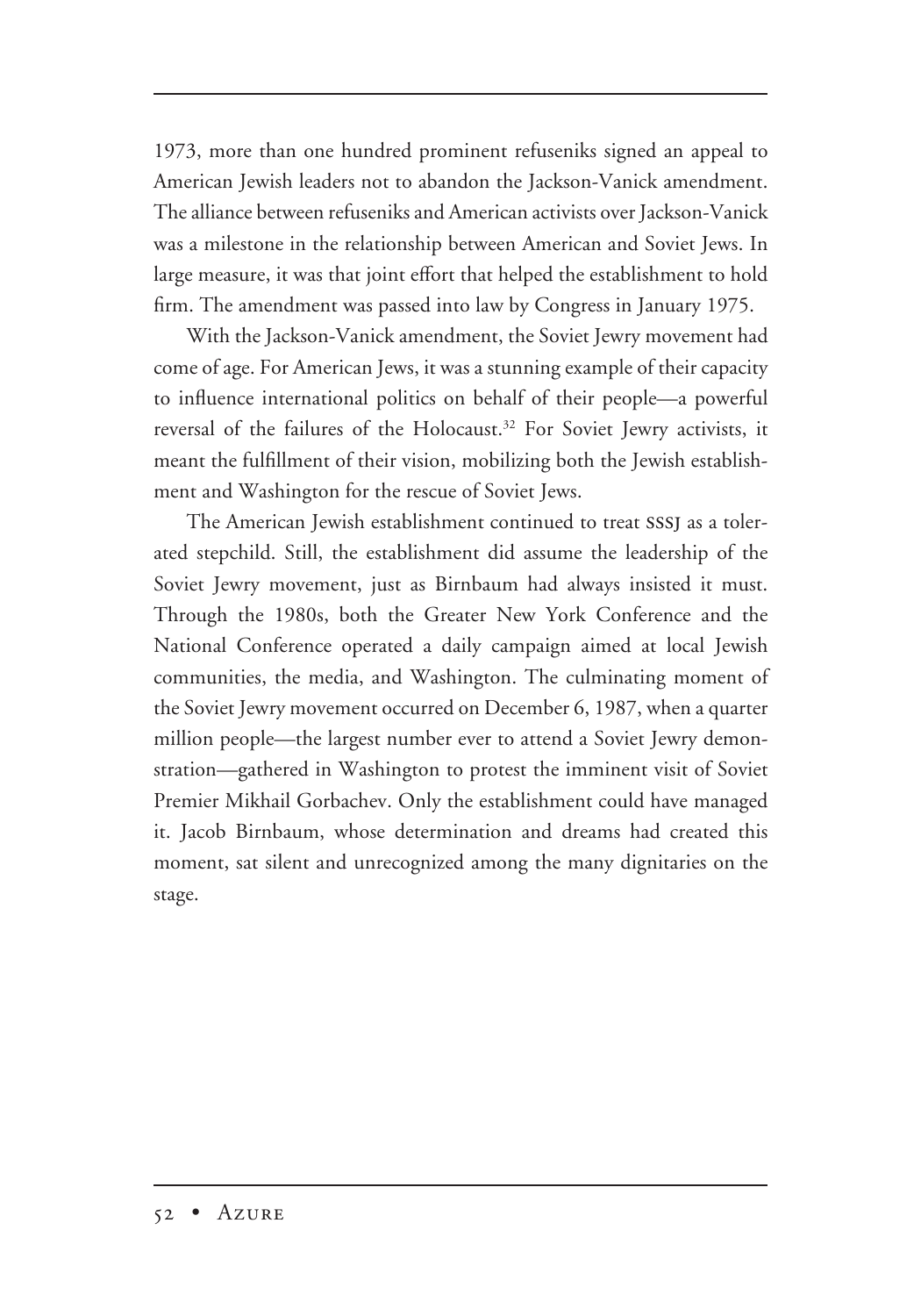$\Lambda$  pril 27, 2004, will mark forty years since the founding of SSSJ and the grassroots Soviet Jewry movement. Jacob Birnbaum, now 77 and ailing, nevertheless remains active, working from his home in the Washington Heights neighborhood of Manhattan, with the same phone number that appeared on sssj stationery in the early years. He advises the American Association for Jews from the ussr and promotes Jewish educational projects in Israel for immigrants from the former Soviet Union. Yet most Soviet Jews do not know the name of the man who launched the movement for their freedom. Nor do most American Jews recall the man who transformed their community. Others, of course, have a share in the credit—the refuseniks, American activists and political leaders, the establishment Conference on Soviet Jewry, and, not least, the government of Israel and its Liaison Bureau. But it was Jacob Birnbaum who was first to declare, "Let my people go," and to translate that longing into a systematic campaign.

For all its internal disagreements, the Soviet Jewry movement accomplished precisely what it set out to achieve, initiating a worldwide public campaign to save Eastern Europe's last great Jewish community from extinction. More than a million Soviet immigrants came to Israel in two waves—around 200,000 during the 1970s, and the rest beginning in 1989. Undoubtedly, the mass migration to Israel in the 1990s owes a great debt to the Soviet Jewry movement of the 1960s. Though opening the gates of the ussr in 1989 was part of an internal process within Soviet society, the emigration to Israel was not a foregone conclusion. Most Soviet Zionist activists, after all, had already left in the first wave of emigration in the 1970s, and those Jews who remained behind were generally lacking in Jewish national sentiment. But the presence of relatives and friends in Israel who had left two decades earlier helped convince many Soviet Jews to

### **VII**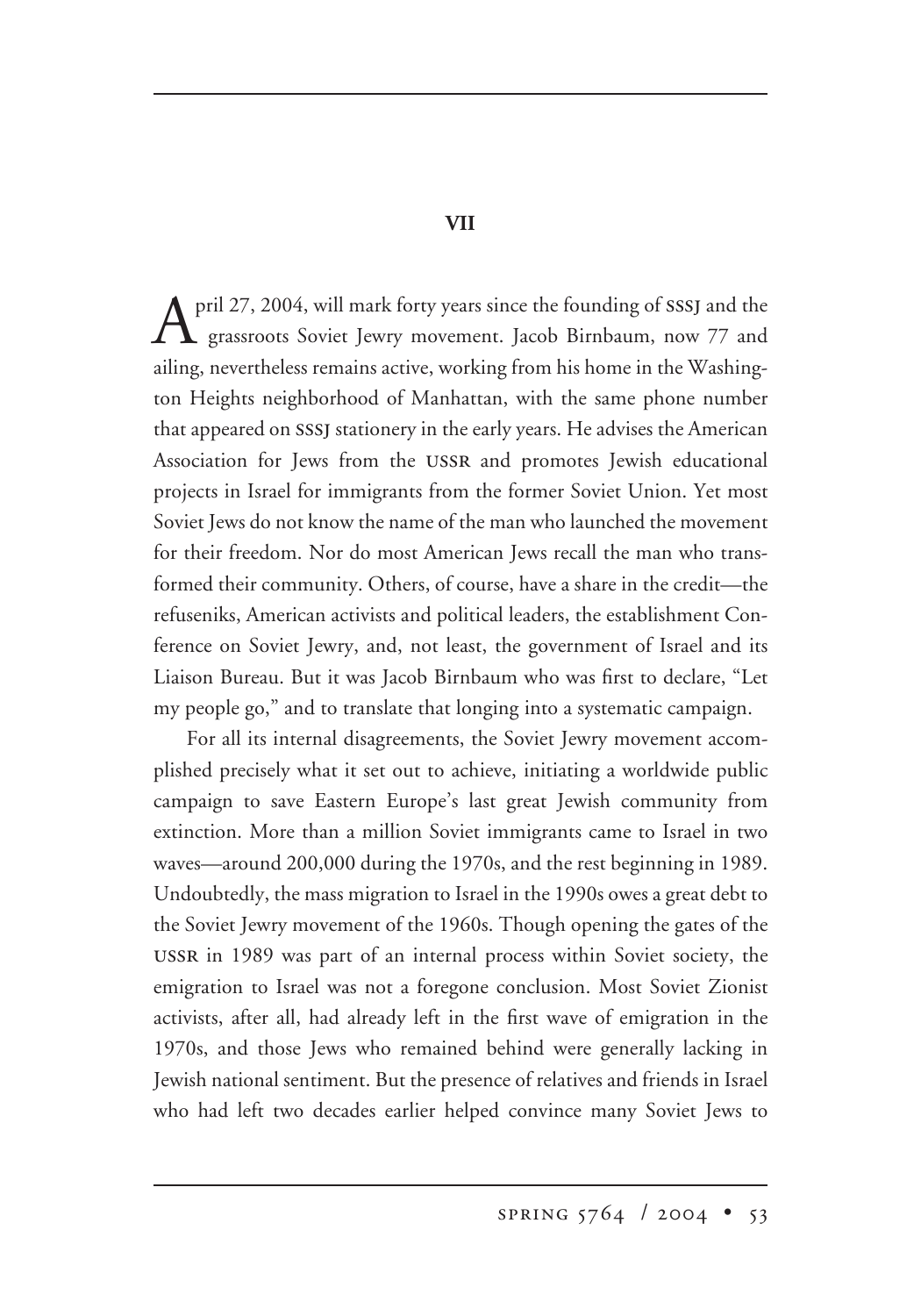consider the Jewish state a credible destination. And that first Soviet immigration in the early 1970s was, in large part, a result of the campaign mounted by American activists through the 1960s.

sssj's early critics, who warned that the movement could never succeed, were right in one sense: Without the uprising of Soviet Jews themselves, the movement would almost certainly have remained marginal, perhaps forcing some minor concessions from the Kremlin but fundamentally unable to reverse the policy of forced assimilation. As a protest movement aimed at a foreign power, the campaign's success depended on the emergence of a Soviet Zionist movement to generate domestic pressure. However, sssj was the first organization to recognize the importance of individual dissidents and broadcast their voices in the West. In the process, it prepared American Jewry for the moment when a broader Soviet Jewish awakening would require Western protection, thereby insuring its success.

A generation later, the massive immigration of Russian-speaking Jews has transformed Israeli society, infusing the country with talent and energy. But arguably a no less powerful transformation has occurred among American Jews. The Soviet Jewry movement roused them from their passivity, and taught them how to fight a diaspora-generated struggle and experience victory—not vicariously through Israeli heroism, but as active partners in their people's fate. American Jews came to see themselves as a major force for Jewish freedom and security, protecting endangered Jews through political means, just as Israel did through military means. In its struggle for the freedom of Soviet Jews, American Jewry liberated itself as well.

*Yossi Klein Halevi is an Associate Fellow at the Shalem Center and a Contributing Editor of* Azure *and* The New Republic.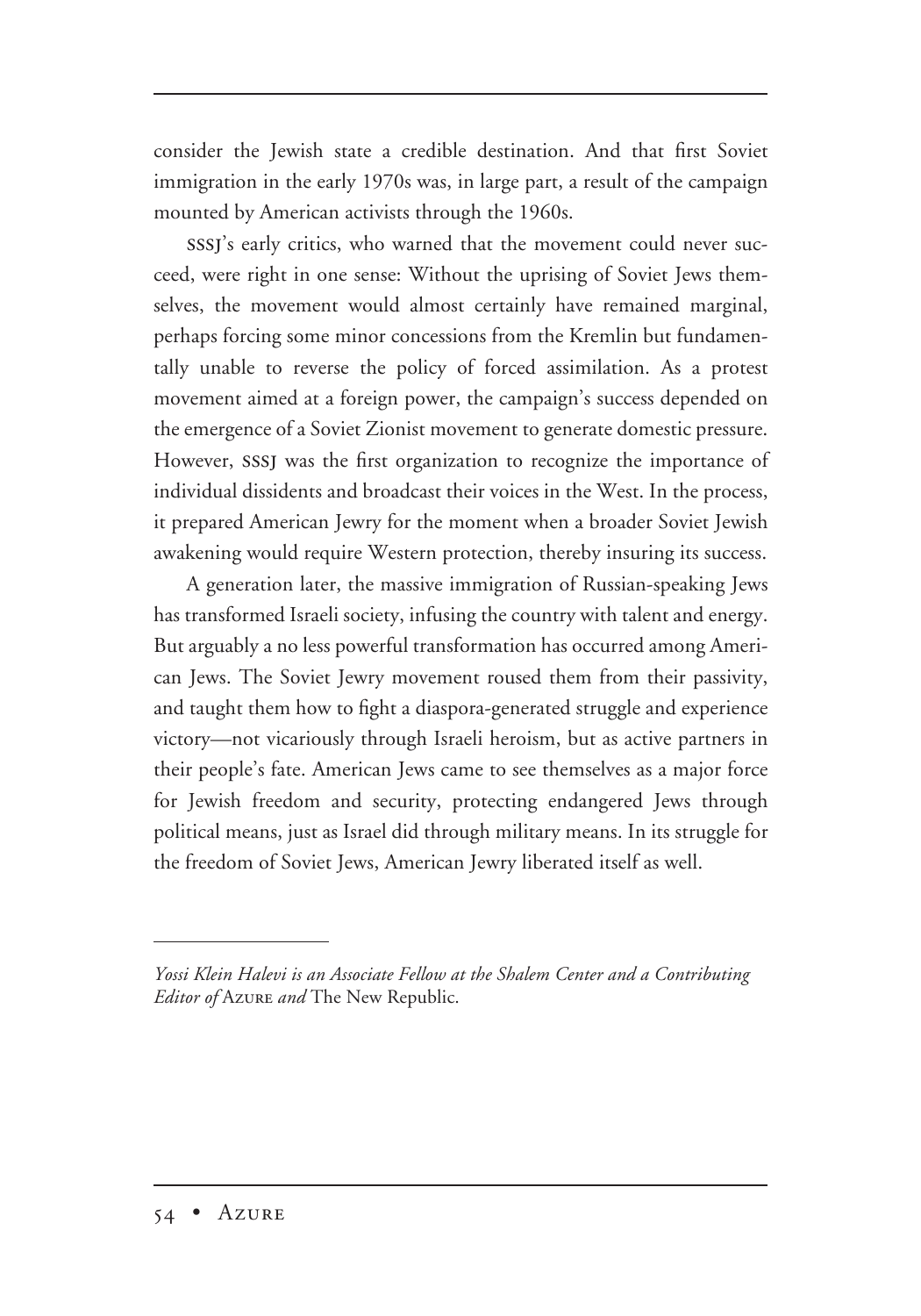## *Notes*

1. Ironically, in the early 1960s, large numbers of American Jews *were* becoming politically active, but not in Jewish causes: Of the white civil rights activists who went to Mississippi as Freedom Riders, no less than 40 percent were Jewish. Cf. Paul Berman, *A Tale of Two Utopias: The Political Journey of the Generation of 1968* (New York: W.W. Norton, 1996). Yet for most American Jews, the notion that an ongoing protest campaign could be organized for a Jewish cause was foreign, even vaguely threatening. Drawing noisy attention to Jewish issues challenged the instinct of diaspora Jews, ingrained over centuries, to keep a low profile.

2. William W. Orbach, *The American Movement to Save Soviet Jewry* (Amherst, Mass.: University of Massachusetts, 1979), p. 34.

3. Sue Fishkoff, *The Rebbe's Story: Inside the World of Chabad Lubavitch* (New York: Schocken, 2003), p. 248.

4. "Declare the Truth About Yaakov," speeches given at an evening commemoration of Jacob Birnbaum's forty years of service to the Jewish people, December 1986.

5. Hillel Seidman, "Fifty Years After the Passing of Nathan Birnbaum: The Father of the *Teshuva* Movement," *Jewish Press*, April 24, 1987, p. 56A.

6. Interview with Jacob Birnbaum, July 1972.

7. Jacob Birnbaum, "Algerian Tragedy," *Jewish Review* 13:407 (July 1962), pp. 1, 8.

8. Orbach, *American Movement*, p. 20.

9. During this time, independent initiatives were also launched by American Jews frustrated by the establishment's lethargy. The Cleveland Council on Soviet Anti-Semitism, founded in 1963 by several Reform Jews, became the prototype for adult anti-establishment Soviet Jewry groups around the country. In New York, a Revisionist Zionist businessman named Morris Brafman formed the American League for Russian Jews, whose ambitions to create an activist campaign were never realized. Moshe Decter, who directed an institute called Jewish Minorities Research (unofficially initiated by the Israeli government), provided crucial documentation about the unique discrimination that Soviet Jews suffered and organized public forums that drew prominent intellectuals and civil rights leaders.

10. This was not entirely fair. The Conference did sponsor demonstrations, including a rally in Washington that drew 10,000 people and a similarly attended protest in New York's Madison Square Garden. For a vigorous defense of the Conference, see Albert D. Chernin, "Making Soviet Jews an Issue: A History," in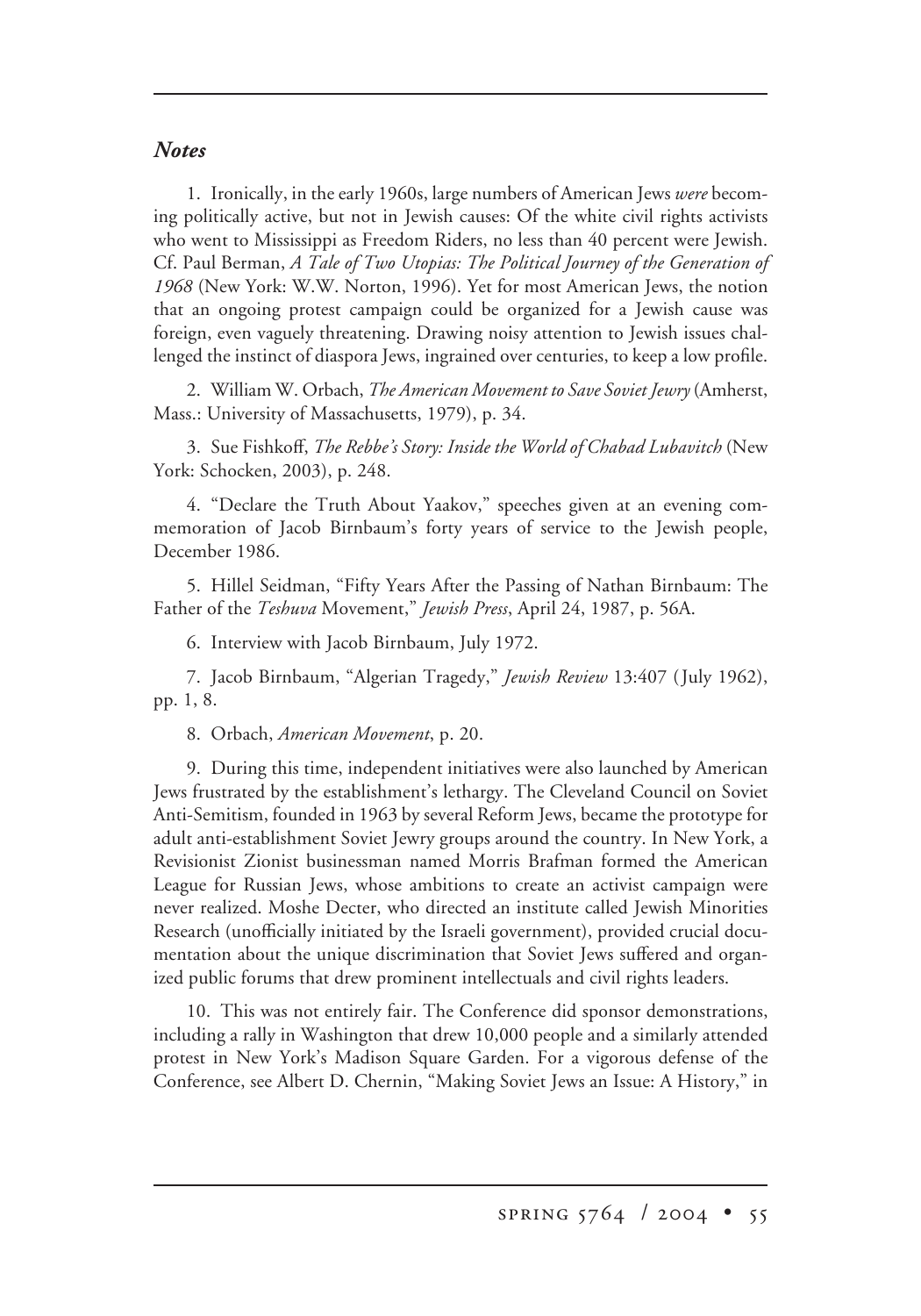Murray Friedman and Albert D. Chernin, eds., *A Second Exodus: The American Movement to Free Soviet Jews* (Hanover, N.H.: Brandeis, 1999), pp. 15-69.

11. sssj leaflet: "College Students' Struggle for Soviet Jewry," distributed at Columbia University, April 2, 1964.

12. Interview with Jacob Birnbaum, December 2003.

13. Over 50 percent of sssj activists, moreover, would later be active in the anti-war movement. Jim Schwartz, "A Study of Student Struggle for Soviet Jewry," submitted to SSSJ leaders in May 1973.

14. Cf. Orbach, *American Movement*, pp. 30-31.

15. Orbach, *American Movement*, p. 29.

16. Jacob Birnbaum archives. A 1965 report to members about a meeting between sssj leaders and a Soviet Embassy official in Washington noted, "The discussion was tense but polite."

17. Birnbaum archives.

18. Cited in Yossi Klein Halevi, *Memoirs of a Jewish Extremist: An American Story* (Boston: Little, Brown, 1995), p. 69.

19. Klein Halevi, *Memoirs*, p. 70.

20. It is one of history's ironies that Kazakov, later known as Yaakov Kedmi, eventually became head of the Liaison Bureau and one of Israel's foremost officials acting on behalf of Soviet Jewry.

21. Klein Halevi, *Memoirs*, p. 80.

22. One Israeli official who consistently supported Birnbaum was Meir Rosenne, who represented the Liaison Bureau in New York in the mid-1960s and later served as Israel's ambassador to Washington.

23. Birnbaum archives.

24. Birnbaum archives.

25. Interview with Birnbaum, December 2003.

26. Author's archives.

27. Author's conversation with Meir Kahane, August 1973.

28. Janet L. Dolgin, *Jewish Identity and the JDL* (Princeton: Princeton, 1977), pp. 40-42.

29. Orbach, *American Movement*, p. 159.